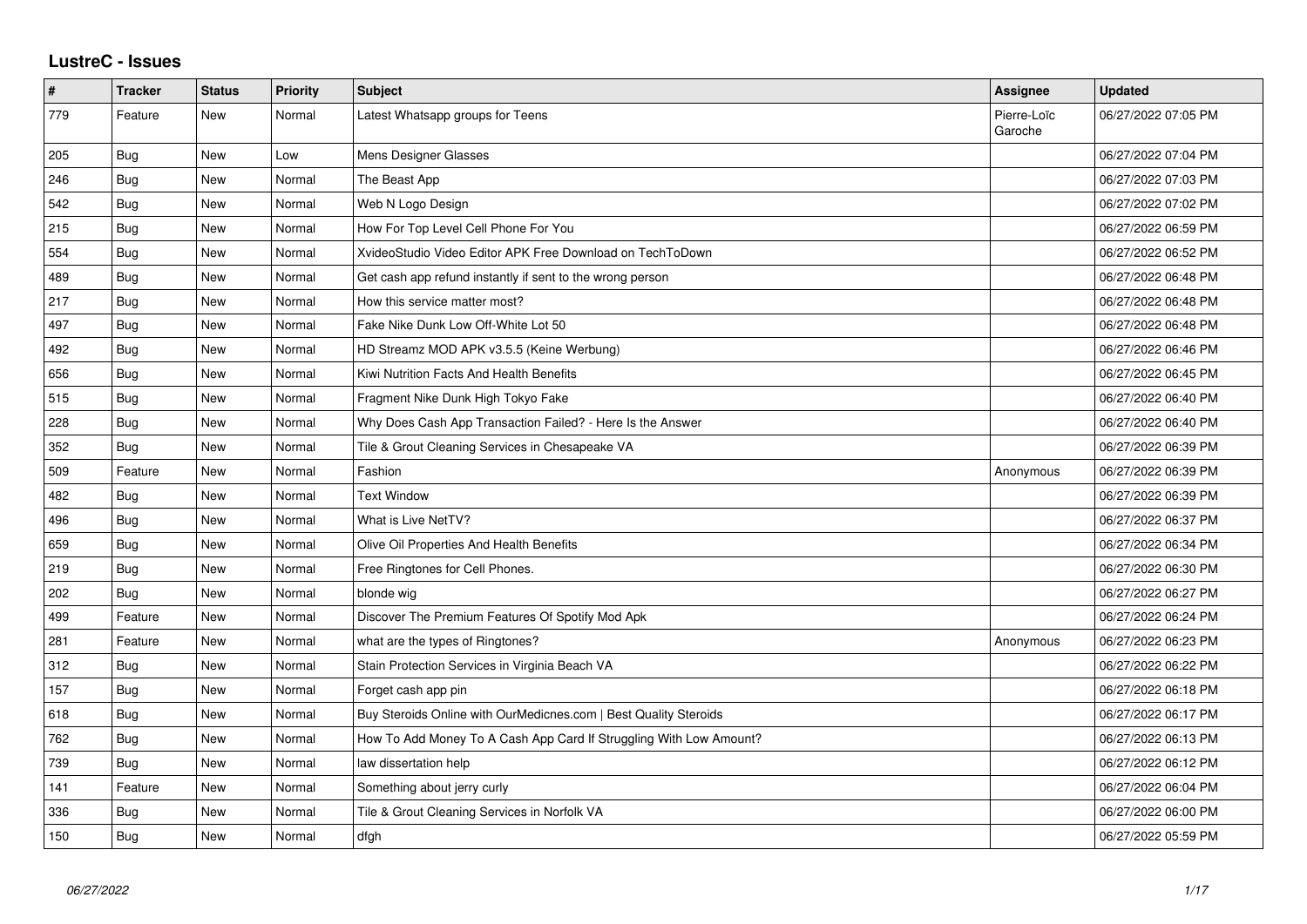| $\vert$ # | <b>Tracker</b> | <b>Status</b> | <b>Priority</b> | Subject                                                                                | Assignee               | <b>Updated</b>      |
|-----------|----------------|---------------|-----------------|----------------------------------------------------------------------------------------|------------------------|---------------------|
| 92        | <b>Bug</b>     | New           | High            | expression should have been normalized in EMF backend                                  | Pierre-Loïc<br>Garoche | 06/27/2022 05:56 PM |
| 602       | Bug            | New           | Normal          | Best Essay Writing Service UK                                                          | Pierre-Loïc<br>Garoche | 06/27/2022 05:53 PM |
| 333       | Bug            | New           | Normal          | Mold Removal Services in Norfolk VA                                                    |                        | 06/27/2022 05:53 PM |
| 563       | <b>Bug</b>     | New           | Normal          | Understanding the Difference Between Free and Paid Mod Apks                            |                        | 06/27/2022 05:53 PM |
| 248       | <b>Bug</b>     | New           | Normal          | Mobile ringtones and attractiveness ringtones                                          |                        | 06/27/2022 05:51 PM |
| 756       | Feature        | New           | Normal          | Your one-stop destination for the thesis writing service                               |                        | 06/27/2022 05:46 PM |
| 175       | Feature        | New           | Normal          | All About Cash App Transfer Fail Problems                                              |                        | 06/27/2022 05:44 PM |
| 214       | Feature        | New           | Normal          | Five Christmas Apps For Apple Users                                                    |                        | 06/27/2022 05:41 PM |
| 279       | <b>Bug</b>     | New           | High            | What is an essential feature of an internal communications app?                        |                        | 06/27/2022 05:40 PM |
| 255       | Feature        | New           | Normal          | best doctor for psoriasis                                                              |                        | 06/27/2022 05:37 PM |
| 587       | <b>Bug</b>     | New           | Normal          | Why Picsart Pro Offers Great Features                                                  |                        | 06/27/2022 05:28 PM |
| 707       | Bug            | New           | Normal          | Why Accounting Assignments Are Beneficial For The Students?                            | Pierre-Loïc<br>Garoche | 06/27/2022 05:25 PM |
| 457       | Bug            | New           | Normal          | Carpet Cleaning Medford MA                                                             |                        | 06/27/2022 05:21 PM |
| 682       | <b>Bug</b>     | New           | Normal          | Does Facebook customer service live chat allow to speak with someone?                  |                        | 06/27/2022 05:19 PM |
| 787       | <b>Bug</b>     | New           | Normal          | Assured Assignment Help                                                                |                        | 06/27/2022 05:19 PM |
| 498       | Bug            | New           | Normal          | Téléchargeur SoundCloud : SoundCloud en Mp3                                            | Christophe<br>Garion   | 06/27/2022 05:16 PM |
| 532       | Bug            | New           | Normal          | My Assignment Help                                                                     |                        | 06/27/2022 05:16 PM |
| 507       | Bug            | New           | Normal          | central.bitdefender.com                                                                |                        | 06/27/2022 05:14 PM |
| 695       | Bug            | New           | Normal          | Refer Listas IPTV Apk                                                                  |                        | 06/27/2022 05:13 PM |
| 181       | Bug            | New           | Normal          | <b>Healthcare Custom Writing Services</b>                                              |                        | 06/27/2022 05:09 PM |
| 673       | <b>Bug</b>     | New           | Normal          | Learn the basics of pixel art - Clear grid                                             |                        | 06/27/2022 05:06 PM |
| 120       | Bug            | New           | Normal          | ghfjtkx                                                                                | Pierre-Loïc<br>Garoche | 06/27/2022 05:04 PM |
| 75        | Bug            | New           | Normal          | exception File "checks/algebraicLoop.ml", line 368, characters 16-22: Assertion failed |                        | 06/27/2022 05:00 PM |
| 540       | Bug            | New           | Normal          | Why Haven't I Received My Cash App Card? Can I get t the reasons behind it             |                        | 06/27/2022 04:54 PM |
| 820       | <b>Bug</b>     | New           | Normal          | Metal Slug Apk para Android                                                            |                        | 06/27/2022 04:53 PM |
| 1077      | Bug            | New           | Normal          | Les excellentes façons d'utiliser ces images                                           |                        | 06/27/2022 04:52 PM |
| 583       | Bug            | New           | High            | Need the Cash app customer service phone number?                                       |                        | 06/27/2022 04:49 PM |
| 678       | <b>Bug</b>     | New           | Normal          | How to be a winner in buidnow gg                                                       |                        | 06/27/2022 04:47 PM |
| 267       | <b>Bug</b>     | New           | Normal          | How To Use Internet Radio Services To Listen To Your Favorite Songs                    |                        | 06/27/2022 04:45 PM |
| 558       | Feature        | New           | Normal          | <b>Stunning Classic Sofas</b>                                                          |                        | 06/27/2022 04:44 PM |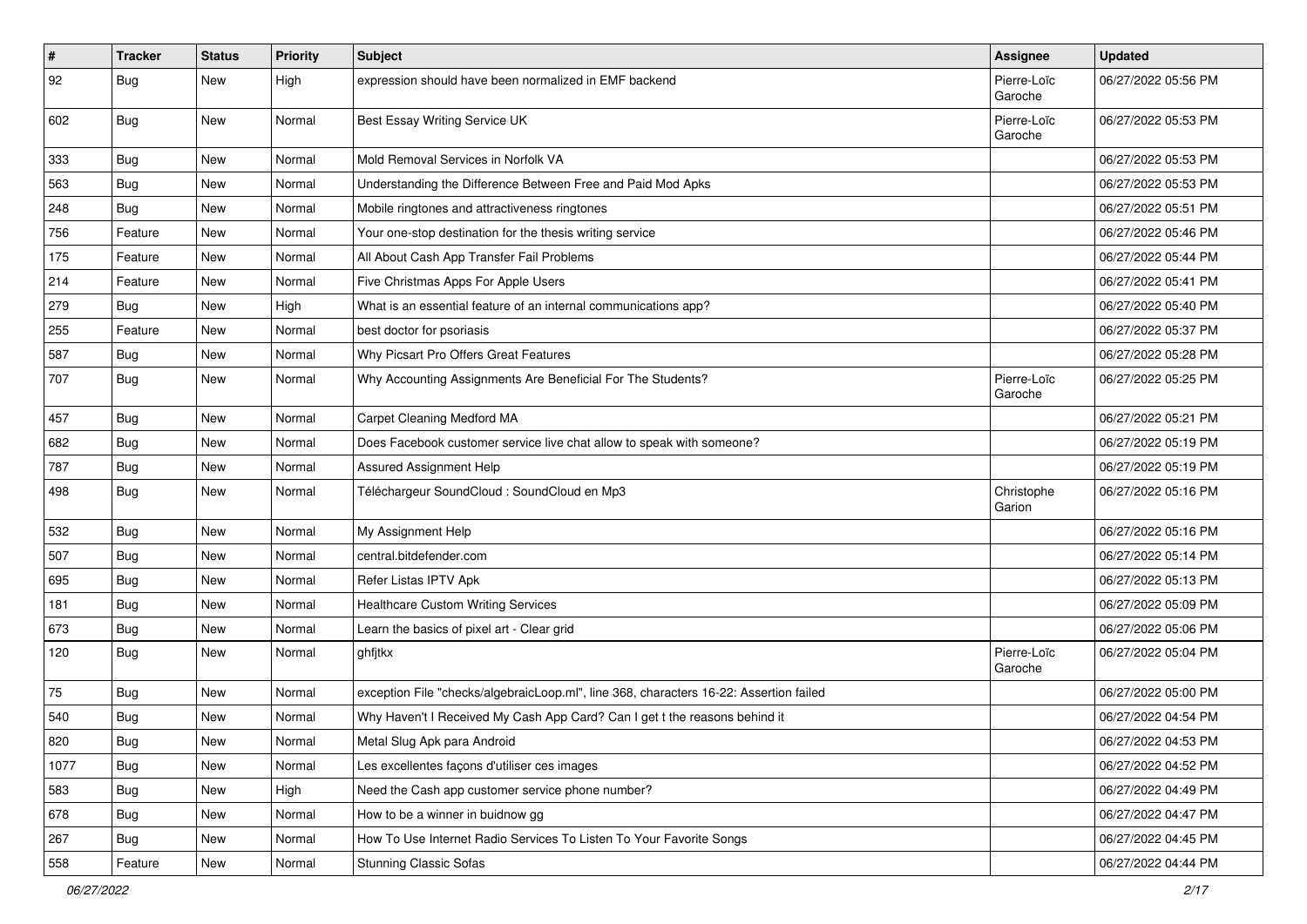| $\vert$ # | <b>Tracker</b> | <b>Status</b> | <b>Priority</b> | Subject                                                                                                                                      | Assignee               | <b>Updated</b>      |
|-----------|----------------|---------------|-----------------|----------------------------------------------------------------------------------------------------------------------------------------------|------------------------|---------------------|
| 495       | <b>Bug</b>     | New           | Normal          | Twitch Clip Downloader Download Twitch Clips Online 2021                                                                                     |                        | 06/27/2022 04:42 PM |
| 183       | Bug            | New           | Normal          | Nursing Assignment Help Online                                                                                                               |                        | 06/27/2022 04:41 PM |
| 380       | Bug            | New           | Normal          | Moving Services in McLean VA                                                                                                                 |                        | 06/27/2022 04:40 PM |
| 479       | <b>Bug</b>     | <b>New</b>    | Normal          | Limousine Service Bellevue WA                                                                                                                |                        | 06/27/2022 04:37 PM |
| 331       | Bug            | New           | Normal          | Water Extraction Services in Norfolk VA                                                                                                      |                        | 06/27/2022 04:34 PM |
| 63        | Feature        | New           | Normal          | Skip normalization step in mutation generation if it possible                                                                                | Pierre-Loïc<br>Garoche | 06/27/2022 04:16 PM |
| 763       | Bug            | New           | High            | How to Make a Ringtone on Your iPhone                                                                                                        |                        | 06/27/2022 04:16 PM |
| 275       | <b>Bug</b>     | New           | Normal          | Activate Cash App Card With Or Without QR - Step By Step Guide                                                                               | Pierre-Loïc<br>Garoche | 06/27/2022 04:13 PM |
| 760       | Bug            | New           | Normal          | apkmod                                                                                                                                       |                        | 06/27/2022 04:13 PM |
| 986       | <b>Bug</b>     | New           | Normal          | dbhdsvbhdf                                                                                                                                   | Christophe<br>Garion   | 06/27/2022 04:12 PM |
| 211       | Bug            | New           | Normal          | Problem in Cash App rebate? Call Cash App customer service number for help.                                                                  |                        | 06/27/2022 04:11 PM |
| 480       | <b>Bug</b>     | New           | Normal          | Nur Online Shop                                                                                                                              |                        | 06/27/2022 04:03 PM |
| 738       | Bug            | New           | Normal          | How Much Amount Do I Get Using The Referral Code For Cash App?                                                                               |                        | 06/27/2022 03:58 PM |
| 697       | Bug            | New           | Normal          | How to Descargar Pura TV For Android                                                                                                         |                        | 06/27/2022 03:57 PM |
| 654       | Feature        | <b>New</b>    | Normal          | Peach Health Benefits                                                                                                                        |                        | 06/27/2022 03:56 PM |
| 244       | Bug            | New           | Normal          | Quels sont les avantages des stations de radio en ligne.                                                                                     |                        | 06/27/2022 03:53 PM |
| 953       | <b>Bug</b>     | <b>New</b>    | Normal          | Manga Dogs - Read Your Favorite Comics on Your Smartphone                                                                                    |                        | 06/27/2022 03:53 PM |
| 272       | Feature        | New           | Normal          | Fashion                                                                                                                                      |                        | 06/27/2022 03:53 PM |
| 486       | Bug            | New           | Low             | <b>HP Wireless Printer Setup</b>                                                                                                             | Anonymous              | 06/27/2022 03:45 PM |
| 686       | <b>Bug</b>     | New           | Normal          | Welcome To The Most Demandable Mahipalpur Escorts Agency                                                                                     |                        | 06/27/2022 03:45 PM |
| 546       | Feature        | New           | Normal          | Quickbooks Error                                                                                                                             |                        | 06/27/2022 03:44 PM |
| 655       | <b>Bug</b>     | New           | Normal          | <b>Eggplant Health Benefits</b>                                                                                                              |                        | 06/27/2022 03:40 PM |
| 478       | Feature        | New           | Normal          | Is it safe to install third-party WhatsApp GB?                                                                                               |                        | 06/27/2022 03:37 PM |
| 76        | <b>Bug</b>     | New           | Normal          | Import error: Load error: imported node real_to_int declared in a regular Lustre file. File "include/conv.lusi", line 1,<br>characters 0-64: |                        | 06/27/2022 03:34 PM |
| 594       | Feature        | New           | Normal          | How does research proposal help online make it easy for me?                                                                                  |                        | 06/27/2022 03:34 PM |
| 292       | <b>Bug</b>     | New           | Normal          | Venmo to Cash App Transfer Of Money- Explore Here                                                                                            |                        | 06/27/2022 03:27 PM |
| 216       | Feature        | New           | High            | Barry Keoghan                                                                                                                                | Pierre-Loïc<br>Garoche | 06/27/2022 03:26 PM |
| 559       | <b>Bug</b>     | New           | High            | What Are Permission For Applications like Facebook Sending MMS?                                                                              |                        | 06/27/2022 03:25 PM |
| 541       | <b>Bug</b>     | New           | Normal          | How to fix the cash app payment failed errors?                                                                                               |                        | 06/27/2022 03:22 PM |
| 185       | Bug            | New           | Normal          | Non-Plagiarized Research Writing                                                                                                             |                        | 06/27/2022 03:20 PM |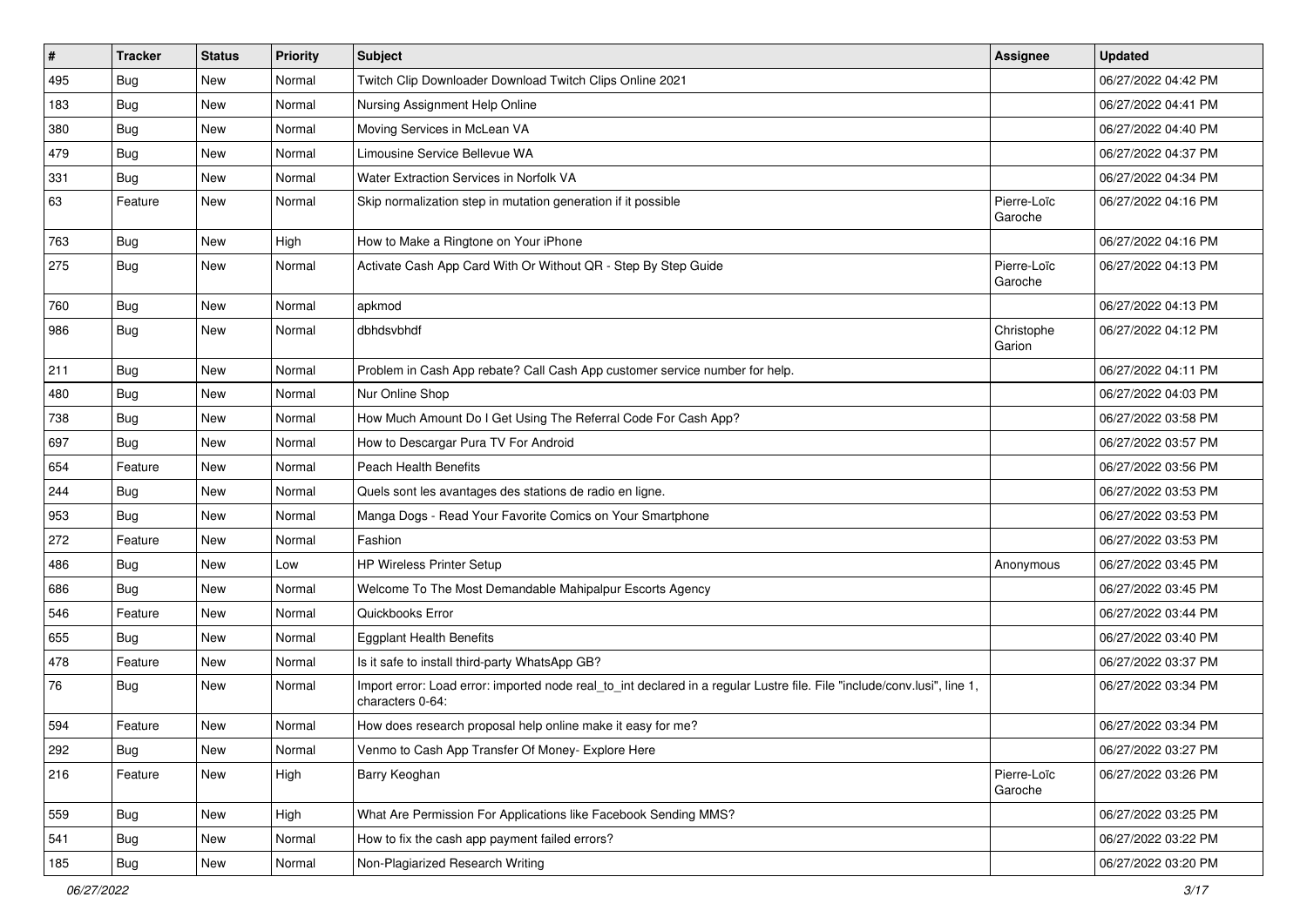| #    | <b>Tracker</b> | <b>Status</b> | <b>Priority</b> | Subject                                                                    | Assignee               | <b>Updated</b>      |
|------|----------------|---------------|-----------------|----------------------------------------------------------------------------|------------------------|---------------------|
| 347  | <b>Bug</b>     | New           | Normal          | Eco/Green Cleaning Services in Chesapeake VA                               |                        | 06/27/2022 03:19 PM |
| 487  | Bug            | New           | Normal          | Cheap Fake Dunks                                                           |                        | 06/27/2022 03:15 PM |
| 724  | Bug            | New           | Normal          | Dial Chime Customer support number for a quick response                    |                        | 06/27/2022 03:15 PM |
| 687  | <b>Bug</b>     | New           | Normal          | How to use twitch.tv/activate?                                             |                        | 06/27/2022 03:15 PM |
| 662  | Bug            | New           | Normal          | Oreo TV Download - The Easiest Way to Watch Live TV                        |                        | 06/27/2022 03:14 PM |
| 508  | <b>Bug</b>     | New           | Normal          | hire a professional dissertation help                                      |                        | 06/27/2022 03:13 PM |
| 523  | <b>Bug</b>     | New           | Normal          | What Is The Right Google Account Recovery Aid To Regain Account Access?    | Pierre-Loïc<br>Garoche | 06/27/2022 03:09 PM |
| 126  | Feature        | New           | Normal          | Stussy Air Force 1 replica                                                 |                        | 06/27/2022 03:05 PM |
| 520  | <b>Bug</b>     | New           | Normal          | What Is The Major Role Of Cash.app/Help and Support Page?                  |                        | 06/27/2022 03:04 PM |
| 814  | Bug            | New           | Normal          | Stage Fright Cure                                                          | Pierre-Loïc<br>Garoche | 06/27/2022 03:03 PM |
| 1119 | Bug            | New           | Normal          | Klondike Solitaire                                                         |                        | 06/27/2022 03:00 PM |
| 115  | <b>Bug</b>     | New           | Normal          | <b>NFL LIVE STREAM</b>                                                     |                        | 06/27/2022 02:53 PM |
| 119  | <b>Bug</b>     | New           | Normal          | klhjigyu                                                                   |                        | 06/27/2022 02:44 PM |
| 501  | Bug            | New           | Normal          | How Do I Annihilate Cash App Transfer Failed Problems Effectively          | Pierre-Loïc<br>Garoche | 06/27/2022 02:39 PM |
| 571  | <b>Bug</b>     | New           | Normal          | How may the Cash app dispute your trade?                                   | Pierre-Loïc<br>Garoche | 06/27/2022 02:39 PM |
| 668  | Bug            | New           | Normal          | Get to know Cash App Refund Process here                                   |                        | 06/27/2022 02:38 PM |
| 491  | Feature        | New           | Normal          | Automatically download and paste Reddit wallpapers into Windows            |                        | 06/27/2022 02:22 PM |
| 581  | <b>Bug</b>     | New           | Normal          | E-Learning Course Help                                                     |                        | 06/27/2022 02:22 PM |
| 225  | <b>Bug</b>     | New           | Normal          | instant personal loan                                                      |                        | 06/27/2022 02:20 PM |
| 615  | Bug            | New           | Normal          | CheapestMedsShop   100% Safe Medicines Online in USA UK & AUS.             |                        | 06/27/2022 02:19 PM |
| 196  | <b>Bug</b>     | New           | Normal          | Homoeobazaar For Homeopathy Medicines                                      |                        | 06/27/2022 02:18 PM |
| 516  | <b>Bug</b>     | New           | Normal          | Does Cash App Help To Get Cash App Refund Without Any Interruption?        |                        | 06/27/2022 02:17 PM |
| 613  | Bug            | New           | Normal          | Buy Aspadol 100mg Tab Online in US, UK, AU   Erospharmacy                  |                        | 06/27/2022 02:16 PM |
| 761  | <b>Bug</b>     | New           | Normal          | What is it about basketball that makes it so popular in the United States? | Corentin<br>Lauverjat  | 06/27/2022 02:08 PM |
| 484  | Bug            | New           | Normal          | UK best essay writing service                                              |                        | 06/27/2022 02:01 PM |
| 600  | Bug            | New           | Normal          | Play Store Pro                                                             |                        | 06/27/2022 01:59 PM |
| 715  | Bug            | New           | Normal          | Puppy Playtime Descargar gratis                                            |                        | 06/27/2022 01:57 PM |
| 526  | <b>Bug</b>     | New           | Normal          | Soundcloud to mp3 converter - Download Soundcloud songs                    |                        | 06/27/2022 01:55 PM |
| 134  | <b>Bug</b>     | New           | Normal          | wisegolfers                                                                |                        | 06/27/2022 01:54 PM |
| 274  | Bug            | New           | Normal          | How AI is transforming coupon marketing campaigns?                         | Anonymous              | 06/27/2022 01:54 PM |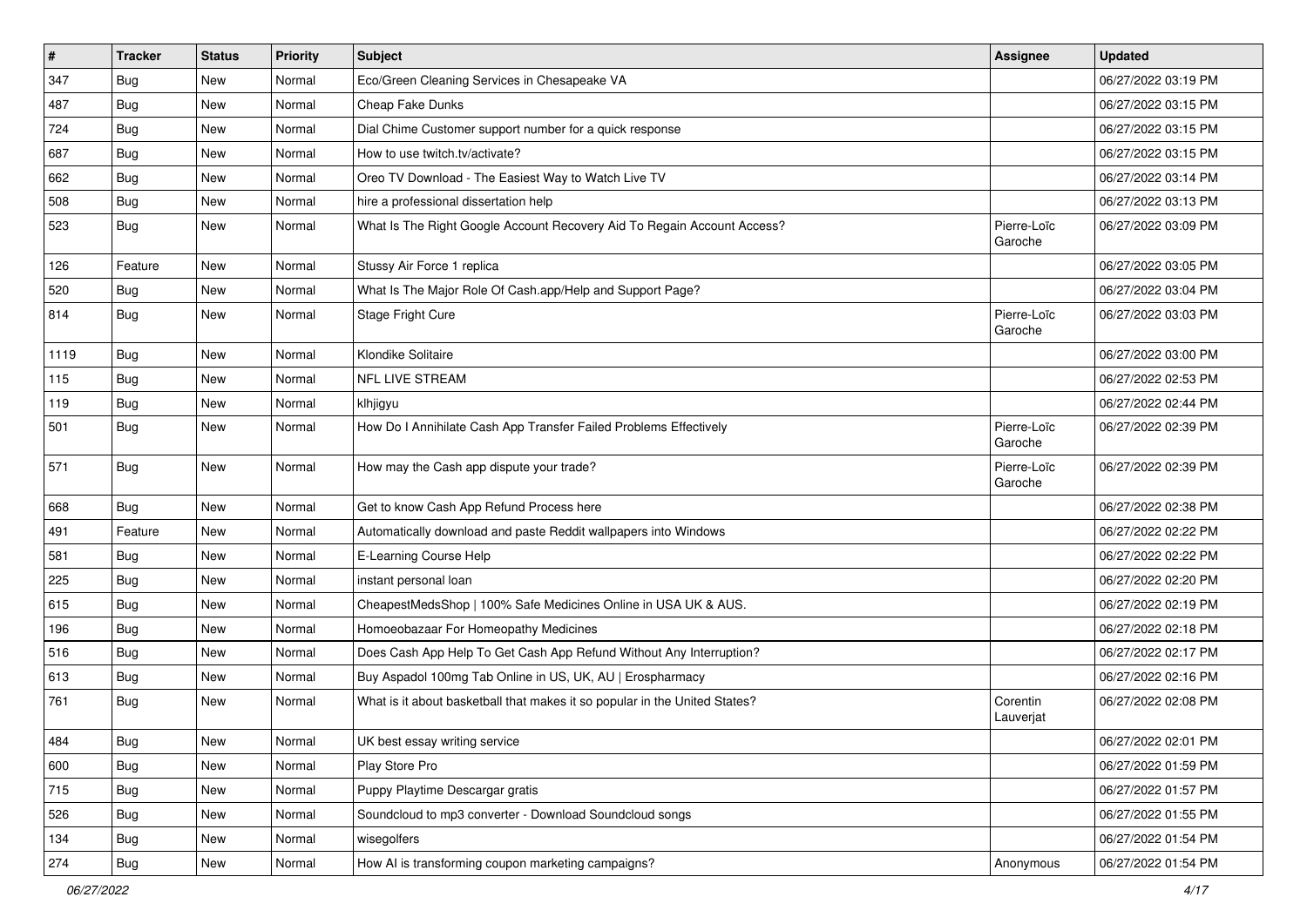| $\sharp$ | <b>Tracker</b> | <b>Status</b> | <b>Priority</b> | Subject                                                                              | <b>Assignee</b>        | <b>Updated</b>      |
|----------|----------------|---------------|-----------------|--------------------------------------------------------------------------------------|------------------------|---------------------|
| 505      | <b>Bug</b>     | New           | Normal          | www.trendmicro.com/activate                                                          |                        | 06/27/2022 01:52 PM |
| 1128     | <b>Bug</b>     | New           | Normal          | cvjvfbdi                                                                             | Hamza<br>Bourbouh      | 06/27/2022 01:52 PM |
| 450      | <b>Bug</b>     | <b>New</b>    | Normal          | Floor Stripping Quincy MA                                                            |                        | 06/27/2022 01:48 PM |
| 527      | Feature        | New           | Normal          | My Teachers                                                                          |                        | 06/27/2022 01:45 PM |
| 552      | Feature        | New           | Normal          | Radio rfm and the benefits of radio rfm                                              |                        | 06/27/2022 01:44 PM |
| 506      | <b>Bug</b>     | New           | Normal          | www.trendmicro.com/activate                                                          |                        | 06/27/2022 01:43 PM |
| 567      | Bug            | New           | Normal          | Singapore assignment help                                                            |                        | 06/27/2022 01:38 PM |
| 620      | <b>Bug</b>     | <b>New</b>    | Normal          | Viagra Meds: Fastest & Quick Delivery On Your Doorstep - USA                         |                        | 06/27/2022 01:33 PM |
| 1101     | <b>Bug</b>     | New           | Normal          | How to Delete Cash App History at once?                                              |                        | 06/27/2022 01:33 PM |
| 995      | Feature        | New           | Normal          | "ij.start canon                                                                      |                        | 06/27/2022 01:29 PM |
| 500      | Bug            | New           | Normal          | Simply contact the technical team, to find the solution to cash app refund problems. | Pierre-Loïc<br>Garoche | 06/27/2022 01:26 PM |
| 603      | Bug            | New           | Normal          | Premiere gratuito da lista de IPTV                                                   |                        | 06/27/2022 01:24 PM |
| 812      | Feature        | New           | Normal          | canon.com/ijsetup                                                                    |                        | 06/27/2022 01:21 PM |
| 222      | Bug            | New           | Normal          | Social Profile links                                                                 |                        | 06/27/2022 01:15 PM |
| 184      | <b>Bug</b>     | <b>New</b>    | Normal          | Affordable Business Writing Services                                                 |                        | 06/27/2022 01:09 PM |
| 282      | Bug            | New           | Normal          | Activate Cash App Card: Learn Simple Steps & Fix Errors                              |                        | 06/27/2022 01:08 PM |
| 704      | <b>Bug</b>     | New           | Normal          | Reach support team of Chime Customer Service for instant help                        |                        | 06/27/2022 01:05 PM |
| 237      | Feature        | New           | Normal          | HP Printer Assistant Software   Download & Install HP Assistant                      |                        | 06/27/2022 01:01 PM |
| 789      | <b>Bug</b>     | New           | Normal          | Full version                                                                         |                        | 06/27/2022 01:00 PM |
| 513      | <b>Bug</b>     | <b>New</b>    | Normal          | Unlock cash app account using the easy steps:                                        | Anonymous              | 06/27/2022 12:58 PM |
| 400      | Bug            | <b>New</b>    | Normal          | Office Moving Services in Potomac MD                                                 |                        | 06/27/2022 12:57 PM |
| 465      | <b>Bug</b>     | New           | Normal          | Carpet Cleaning Westchester MA                                                       |                        | 06/27/2022 12:50 PM |
| 269      | <b>Bug</b>     | New           | Normal          | Is there such a site for app design?                                                 | Anonymous              | 06/27/2022 12:47 PM |
| 524      | Bug            | New           | Normal          | How Does Google Account Recovery Work If Your Account Is Hacked?                     |                        | 06/27/2022 12:46 PM |
| 178      | <b>Bug</b>     | New           | Normal          | transparent lace wigs                                                                |                        | 06/27/2022 12:45 PM |
| 550      | <b>Bug</b>     | New           | Normal          | Nederland FM - beste manieren om naar internationale radio op internet te luisteren  |                        | 06/27/2022 12:45 PM |
| 146      | Bug            | New           | Normal          | bayabais                                                                             |                        | 06/27/2022 12:39 PM |
| 1107     | Feature        | New           | High            | Where do you have to find an application to watch news and sports videos?            | Christophe<br>Garion   | 06/27/2022 12:38 PM |
| 493      | Feature        | New           | High            | chainsaw dance                                                                       |                        | 06/27/2022 12:37 PM |
| 263      | Feature        | New           | Normal          | Wrecked Car Is Nothing But A Worthless                                               | Pierre-Loïc<br>Garoche | 06/27/2022 12:37 PM |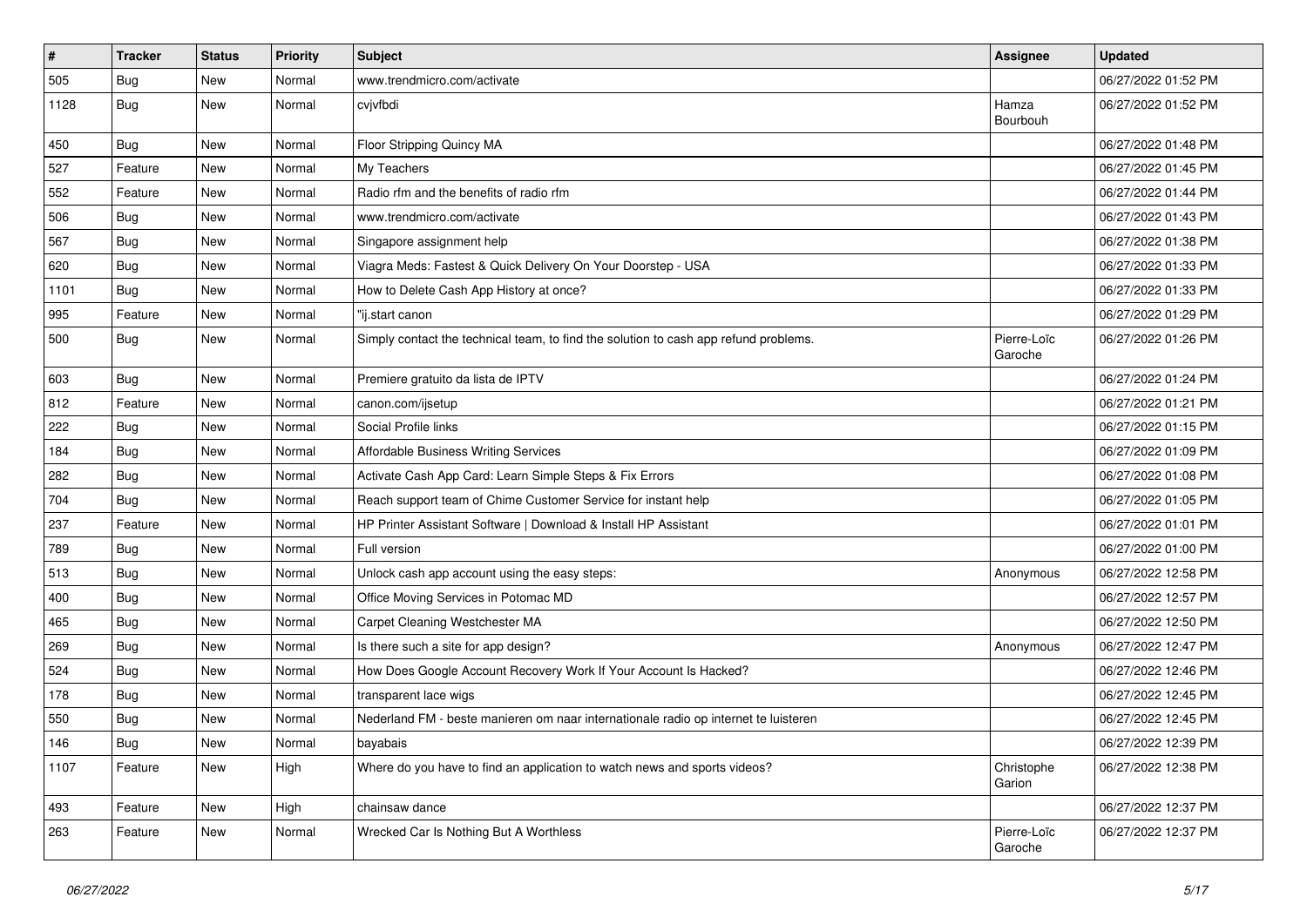| $\vert$ # | <b>Tracker</b> | <b>Status</b> | Priority | Subject                                                                   | Assignee             | <b>Updated</b>      |
|-----------|----------------|---------------|----------|---------------------------------------------------------------------------|----------------------|---------------------|
| 716       | <b>Bug</b>     | New           | Normal   | La celebración de un BabyShower.                                          |                      | 06/27/2022 12:29 PM |
| 801       | <b>Bug</b>     | New           | Normal   | Who Is an ETL Engineer                                                    |                      | 06/27/2022 12:25 PM |
| 564       | Bug            | New           | Normal   | How To Install RepelisPlus On Your Android Phone?                         |                      | 06/27/2022 12:23 PM |
| 579       | <b>Bug</b>     | New           | Normal   | YOUR CV MAKES YOUR FIRST IMPRESSION                                       | Christophe<br>Garion | 06/27/2022 12:22 PM |
| 461       | Bug            | New           | Normal   | Germs Removal Medford MA                                                  |                      | 06/27/2022 12:21 PM |
| 253       | <b>Bug</b>     | New           | Normal   | Florence Lawrence                                                         |                      | 06/27/2022 12:18 PM |
| 703       | Bug            | New           | Normal   | For real-time help, dial Facebook customer service number                 |                      | 06/27/2022 12:08 PM |
| 609       | Bug            | New           | High     | Online Trusted Medicine Store in US for Health - Genericmedsupply         |                      | 06/27/2022 12:02 PM |
| 233       | <b>Bug</b>     | New           | Normal   | Anauthorsway.com: My User Experience                                      |                      | 06/27/2022 12:02 PM |
| 536       | Bug            | New           | Normal   | How to check the balance on the cash app card                             | Hamza<br>Bourbouh    | 06/27/2022 11:57 AM |
| 770       | Bug            | New           | Normal   | Canon IJ Network Tool                                                     |                      | 06/27/2022 11:57 AM |
| 644       | <b>Bug</b>     | New           | Normal   | <b>TeaTV App Review</b>                                                   |                      | 06/27/2022 11:47 AM |
| 817       | Bug            | New           | Normal   | Pacman 30th Anniversary                                                   |                      | 06/27/2022 11:47 AM |
| 537       | Bug            | New           | Normal   | Get tech assistance with customer support on ATT Yahoo email login issue. |                      | 06/27/2022 11:44 AM |
| 289       | <b>Bug</b>     | New           | Normal   | Recover Yahoo Mail Forgotten Password - Explore Kanata Chinese            |                      | 06/27/2022 11:44 AM |
| 258       | Bug            | New           | Normal   | Fake Nike Dunk High AMBUSH Deep Royal                                     |                      | 06/27/2022 11:39 AM |
| 197       | <b>Bug</b>     | New           | Normal   | SBL JABORANDI PLUS HAIR OIL - COMPLETE SCALP CARE (100ML)                 |                      | 06/27/2022 11:35 AM |
| 169       | <b>Bug</b>     | New           | Normal   | CV Maker - UAE CV Writing Agency                                          |                      | 06/27/2022 11:27 AM |
| 345       | Bug            | New           | Normal   | Stain Protection Services in Chesapeake VA                                |                      | 06/27/2022 11:15 AM |
| 245       | Bug            | New           | Normal   | Write My Essay For Me Cheap                                               |                      | 06/27/2022 11:15 AM |
| 799       | <b>Bug</b>     | New           | Normal   | Who Is an ETL Engineer                                                    |                      | 06/27/2022 11:07 AM |
| 235       | <b>Bug</b>     | New           | Low      | HP Printer Assistant Software   Download & Install HP Assistant           |                      | 06/27/2022 10:48 AM |
| 530       | <b>Bug</b>     | New           | Normal   | Cheap Assignment Writing Service UK                                       | Anonymous            | 06/27/2022 10:46 AM |
| 699       | Bug            | New           | Normal   | Would you be able to utilize Cash App Twitch?                             |                      | 06/27/2022 10:45 AM |
| 680       | Feature        | New           | Normal   | Word Jewels 2                                                             |                      | 06/27/2022 10:41 AM |
| 777       | <b>Bug</b>     | New           | Normal   | Obtain driving instructions using Google Maps.                            |                      | 06/27/2022 10:37 AM |
| 804       | Bug            | New           | Normal   | Review                                                                    |                      | 06/27/2022 10:35 AM |
| 1118      | <b>Bug</b>     | New           | Normal   | Gameplay Minecraft                                                        |                      | 06/27/2022 10:33 AM |
| 640       | Bug            | New           | Normal   | play game with me                                                         |                      | 06/27/2022 10:32 AM |
| 504       | Bug            | New           | Normal   | A beginner should always look for online Java assignment help!            |                      | 06/27/2022 10:32 AM |
| 709       | <b>Bug</b>     | New           | Normal   | How To Load Cash App Card At Walmart Without Having To Face Any Hassle?   |                      | 06/27/2022 10:30 AM |
| 538       | <b>Bug</b>     | New           | Normal   | Will cash app refund money if scammed quickly?                            |                      | 06/27/2022 10:25 AM |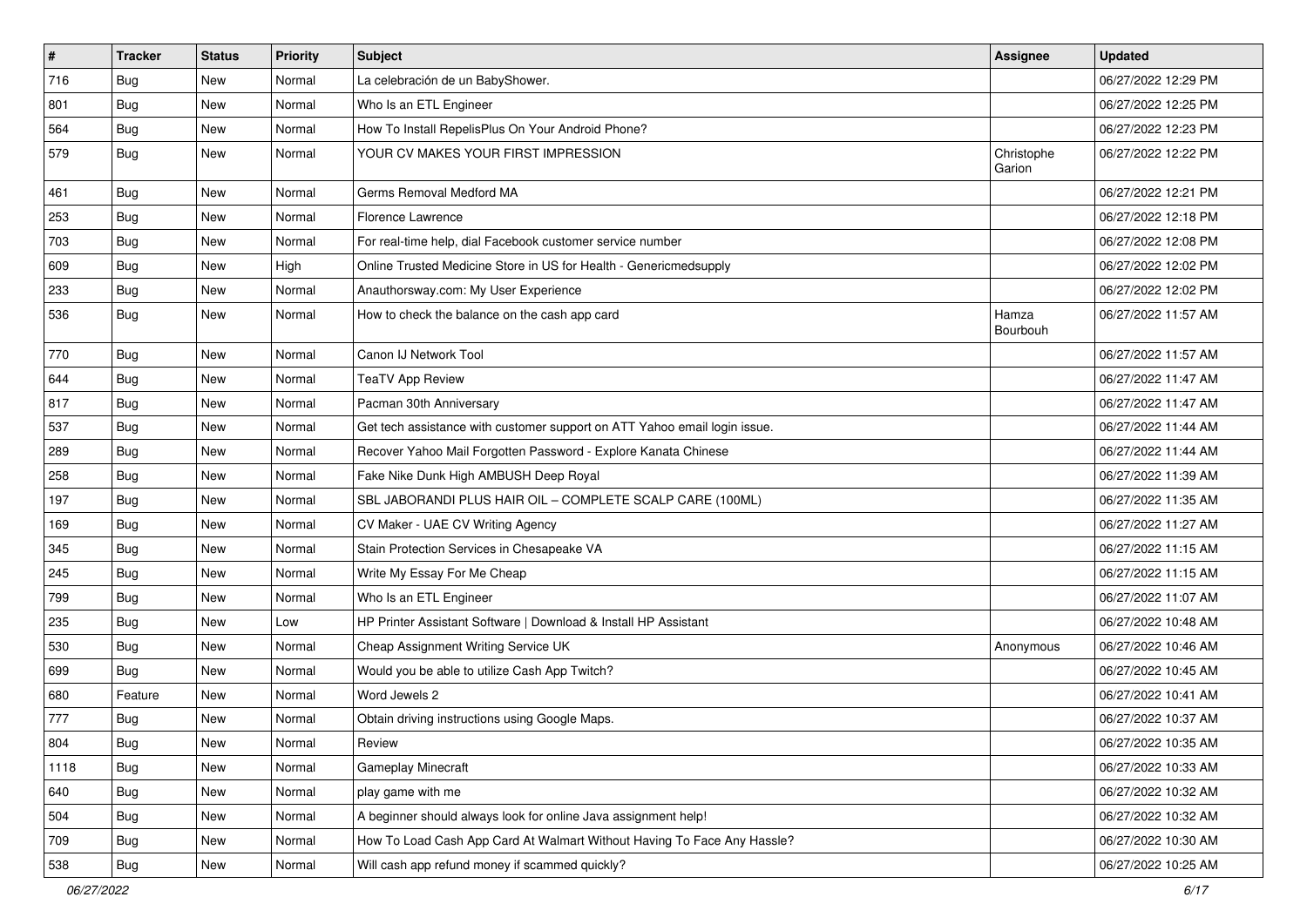| #   | <b>Tracker</b> | <b>Status</b> | <b>Priority</b> | Subject                                                                                | Assignee               | <b>Updated</b>      |
|-----|----------------|---------------|-----------------|----------------------------------------------------------------------------------------|------------------------|---------------------|
| 164 | <b>Bug</b>     | New           | Normal          | dfgbd                                                                                  |                        | 06/27/2022 10:23 AM |
| 792 | Bug            | New           | Normal          | What is Google Camera Mod?                                                             |                        | 06/27/2022 10:20 AM |
| 168 | Bug            | New           | Normal          | UFC 256 Live Stream Online                                                             |                        | 06/27/2022 10:16 AM |
| 481 | <b>Bug</b>     | New           | Normal          | Nur Online Shop                                                                        |                        | 06/27/2022 10:10 AM |
| 242 | Feature        | New           | Normal          | Descripción de Torque Pro MOD APK para Android                                         |                        | 06/27/2022 10:06 AM |
| 232 | <b>Bug</b>     | New           | Normal          | FM whatsapp messaging app.                                                             |                        | 06/27/2022 10:04 AM |
| 642 | <b>Bug</b>     | New           | Normal          | thong tin thoi tiet ngay hom nay                                                       |                        | 06/27/2022 10:03 AM |
| 133 | Bug            | New           | Normal          | craftlabs                                                                              |                        | 06/27/2022 10:01 AM |
| 590 | <b>Bug</b>     | New           | Normal          | Follow proper initiatives to check my cash app card balance:                           |                        | 06/27/2022 09:57 AM |
| 490 | <b>Bug</b>     | New           | Normal          | Unlock cash app account by getting quick solutions from the technical executives       |                        | 06/27/2022 09:57 AM |
| 637 | Feature        | New           | Normal          | Why do the Outlook rules not work in my account?                                       |                        | 06/27/2022 09:51 AM |
| 675 | <b>Bug</b>     | New           | Normal          | What Are Smart Tactics To Fix Cash App Transfer Failed Hurdles?                        |                        | 06/27/2022 09:51 AM |
| 639 | Bug            | New           | Normal          | thong tin chinh xac                                                                    |                        | 06/27/2022 09:48 AM |
| 822 | <b>Bug</b>     | New           | Normal          | Dowload Your Boyfriend Game                                                            |                        | 06/27/2022 09:48 AM |
| 798 | <b>Bug</b>     | New           | Normal          | Who Is an ETL Engineer                                                                 |                        | 06/27/2022 09:48 AM |
| 944 | Feature        | New           | Normal          | Canon.com/ijsetup                                                                      |                        | 06/27/2022 09:46 AM |
| 190 | <b>Bug</b>     | New           | Normal          | All About Cash App Transfer Fail Problems                                              |                        | 06/27/2022 09:37 AM |
| 819 | Bug            | New           | Normal          | Metal Slug Apk para Android                                                            |                        | 06/27/2022 09:35 AM |
| 988 | <b>Bug</b>     | New           | Normal          | <b>Medicinal Mushrooms</b>                                                             |                        | 06/27/2022 09:33 AM |
| 685 | <b>Bug</b>     | New           | Low             | youtube thumbnail downloader                                                           | Pierre-Loïc<br>Garoche | 06/27/2022 09:30 AM |
| 503 | Bug            | New           | Normal          | Youtube Premium Apk free download for Android                                          |                        | 06/27/2022 09:29 AM |
| 634 | Bug            | New           | Normal          | Buy Vidalista Tablets (Tadalafil) at [\$25 OFF + Free Shipping] Vidalistatablets       |                        | 06/27/2022 09:29 AM |
| 525 | <b>Bug</b>     | New           | Normal          | If you don't have a QR code: How to activate cash app card in app                      |                        | 06/27/2022 09:27 AM |
| 614 | <b>Bug</b>     | New           | Normal          | Como baixar o MOD APK no celular                                                       |                        | 06/27/2022 09:26 AM |
| 575 | Feature        | New           | Low             | cheap jordan replicas for sale                                                         | Pierre-Loïc<br>Garoche | 06/27/2022 09:21 AM |
| 726 | <b>Bug</b>     | New           | Normal          | Mobile Application Development Services                                                |                        | 06/27/2022 09:10 AM |
| 234 | Bug            | New           | Normal          | My Personal Experience With the College Writing Services                               |                        | 06/27/2022 09:09 AM |
| 772 | Bug            | New           | Normal          | united airlines baggage policy                                                         |                        | 06/27/2022 09:09 AM |
| 652 | <b>Bug</b>     | New           | Normal          | Sesame Health Benefits                                                                 |                        | 06/27/2022 08:59 AM |
| 657 | <b>Bug</b>     | New           | Normal          | Coconut Nutrition Facts And Health Benefits                                            |                        | 06/27/2022 08:56 AM |
| 113 | <b>Bug</b>     | New           | Normal          | ufc 254 live                                                                           |                        | 06/27/2022 08:54 AM |
| 959 | <b>Bug</b>     | New           | Normal          | Get connected with cash app team-How to get money off cash app at walmart without card |                        | 06/27/2022 08:52 AM |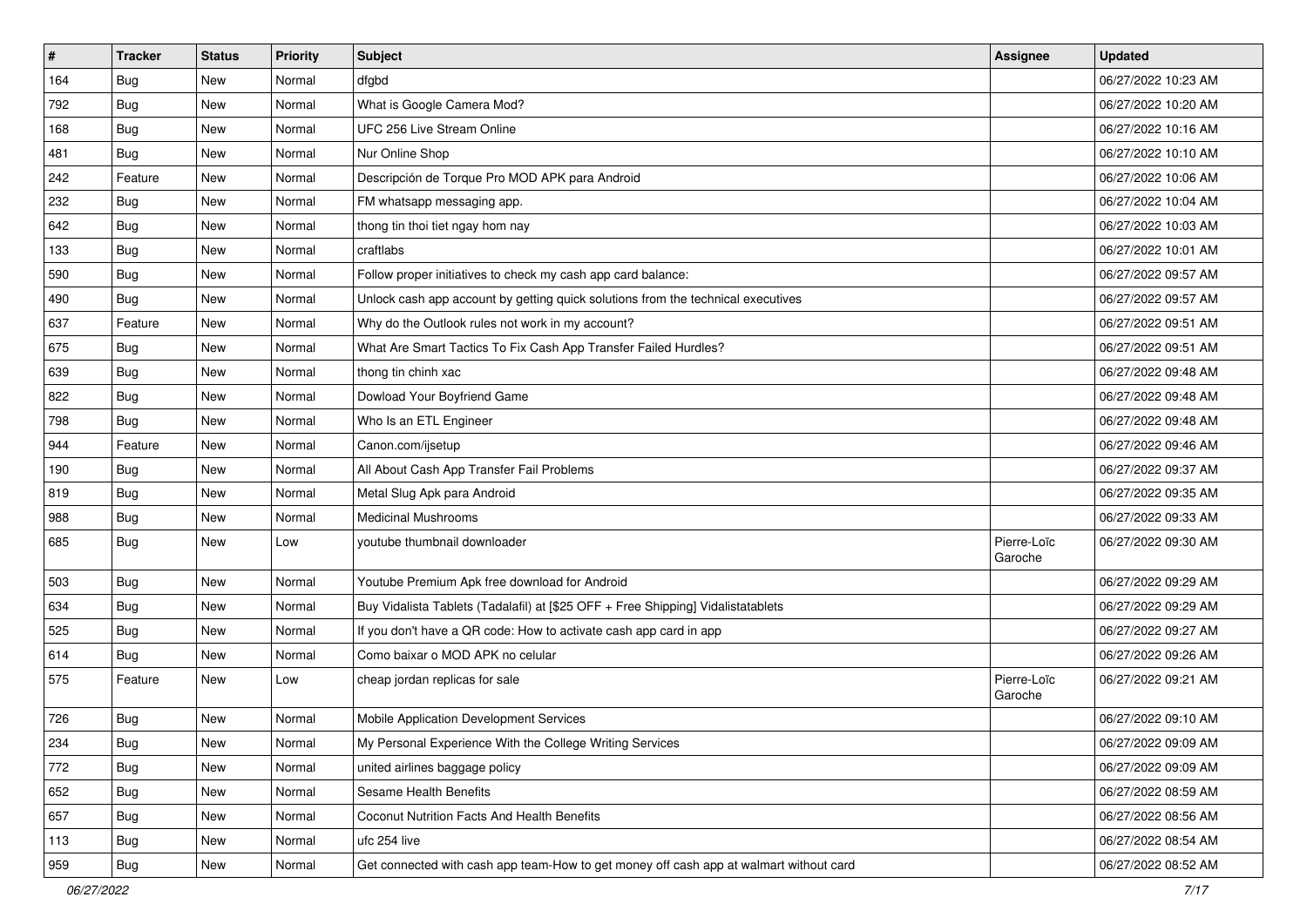| $\sharp$ | <b>Tracker</b> | <b>Status</b> | <b>Priority</b> | Subject                                                                                  | <b>Assignee</b>        | <b>Updated</b>      |
|----------|----------------|---------------|-----------------|------------------------------------------------------------------------------------------|------------------------|---------------------|
| 653      | <b>Bug</b>     | New           | Normal          | Jujube (Jinjoles): Properties And Health Benefits                                        |                        | 06/27/2022 08:47 AM |
| 606      | Feature        | New           | Normal          | Play unblocked cookie crush 3                                                            | Pierre-Loïc<br>Garoche | 06/27/2022 08:45 AM |
| 591      | Bug            | <b>New</b>    | Normal          | How To Find Facebook Modifications For Your Spotify Premium Apk?                         |                        | 06/27/2022 08:41 AM |
| 531      | Bug            | <b>New</b>    | Normal          | Cheap Assignment Writing Service UK                                                      | Anonymous              | 06/27/2022 08:39 AM |
| 262      | <b>Bug</b>     | New           | Normal          | It this true to dealing Wuth                                                             |                        | 06/27/2022 08:39 AM |
| 683      | Feature        | New           | Normal          | Game creation                                                                            |                        | 06/27/2022 08:39 AM |
| 785      | Bug            | New           | Normal          | How To Get Money Off Cash App Without Card Or With A Card?                               |                        | 06/27/2022 08:28 AM |
| 251      | <b>Bug</b>     | New           | Normal          | All About Cash App Transfer Fail Problems                                                | Pierre-Loïc<br>Garoche | 06/27/2022 08:25 AM |
| 528      | <b>Bug</b>     | New           | Normal          | Korean Mag                                                                               |                        | 06/27/2022 08:14 AM |
| 514      | <b>Bug</b>     | <b>New</b>    | Normal          | Trans-Caribbean                                                                          |                        | 06/27/2022 08:06 AM |
| 720      | Bug            | <b>New</b>    | Normal          | How does Cash App Phone Number provide a quick treatment?                                |                        | 06/27/2022 08:02 AM |
| 556      | <b>Bug</b>     | New           | Normal          | Play Game Mod Apk With Your Friends                                                      |                        | 06/27/2022 08:01 AM |
| 584      | Bug            | New           | Normal          | Want the cash app customer service number to check balance?                              |                        | 06/27/2022 08:00 AM |
| 722      | <b>Bug</b>     | <b>New</b>    | Normal          | Vergrößern Sie Instagram-Fotos mit instazoom                                             | Christophe<br>Garion   | 06/27/2022 07:54 AM |
| 116      | <b>Bug</b>     | New           | Normal          | aertaeyg                                                                                 |                        | 06/27/2022 07:43 AM |
| 502      | <b>Bug</b>     | New           | Normal          | Les instructions pour définir des sonneries pour iPhone sont simples et faciles à suivre |                        | 06/27/2022 07:40 AM |
| 671      | <b>Bug</b>     | New           | Normal          | Hot games                                                                                | Pierre-Loïc<br>Garoche | 06/27/2022 07:40 AM |
| 572      | Feature        | New           | Normal          | New features of WhatsApp Plus on Android phones                                          | Pierre-Loïc<br>Garoche | 06/27/2022 07:38 AM |
| 667      | Bug            | New           | Normal          | What Is a Ringtone?                                                                      |                        | 06/27/2022 07:34 AM |
| 250      | Bug            | New           | Normal          | Reviews of phone ringtones                                                               |                        | 06/27/2022 07:29 AM |
| 158      | <b>Bug</b>     | New           | Normal          | dfghj zcvgh                                                                              |                        | 06/27/2022 07:28 AM |
| 519      | Bug            | New           | Normal          | Are you finding online UK Assignment writers?                                            |                        | 06/27/2022 07:23 AM |
| 681      | Feature        | New           | High            | Online Class                                                                             |                        | 06/27/2022 07:20 AM |
| 996      | <b>Bug</b>     | New           | Normal          | Cricut.com/setup                                                                         |                        | 06/27/2022 07:12 AM |
| 471      | Bug            | New           | Normal          | Residential Floor Cleaning Westchester MA                                                |                        | 06/27/2022 07:08 AM |
| 1018     | Bug            | New           | Normal          | So erhalten Sie ein kostenloses Hörbuch                                                  |                        | 06/27/2022 07:08 AM |
| 317      | Bug            | New           | Normal          | Eco/Green Cleaning Services in Virginia Beach VA                                         |                        | 06/27/2022 07:03 AM |
| 565      | <b>Bug</b>     | New           | Normal          | How To Install RepelisPlus On Your Android Phone?                                        |                        | 06/27/2022 06:54 AM |
| 807      | Bug            | New           | Normal          | 1v1Battle is a strategic action 'Build and shoot' game                                   |                        | 06/27/2022 06:52 AM |
| 577      | <b>Bug</b>     | New           | Normal          | Follow these easy steps to make Admiral Casino Login                                     |                        | 06/27/2022 06:34 AM |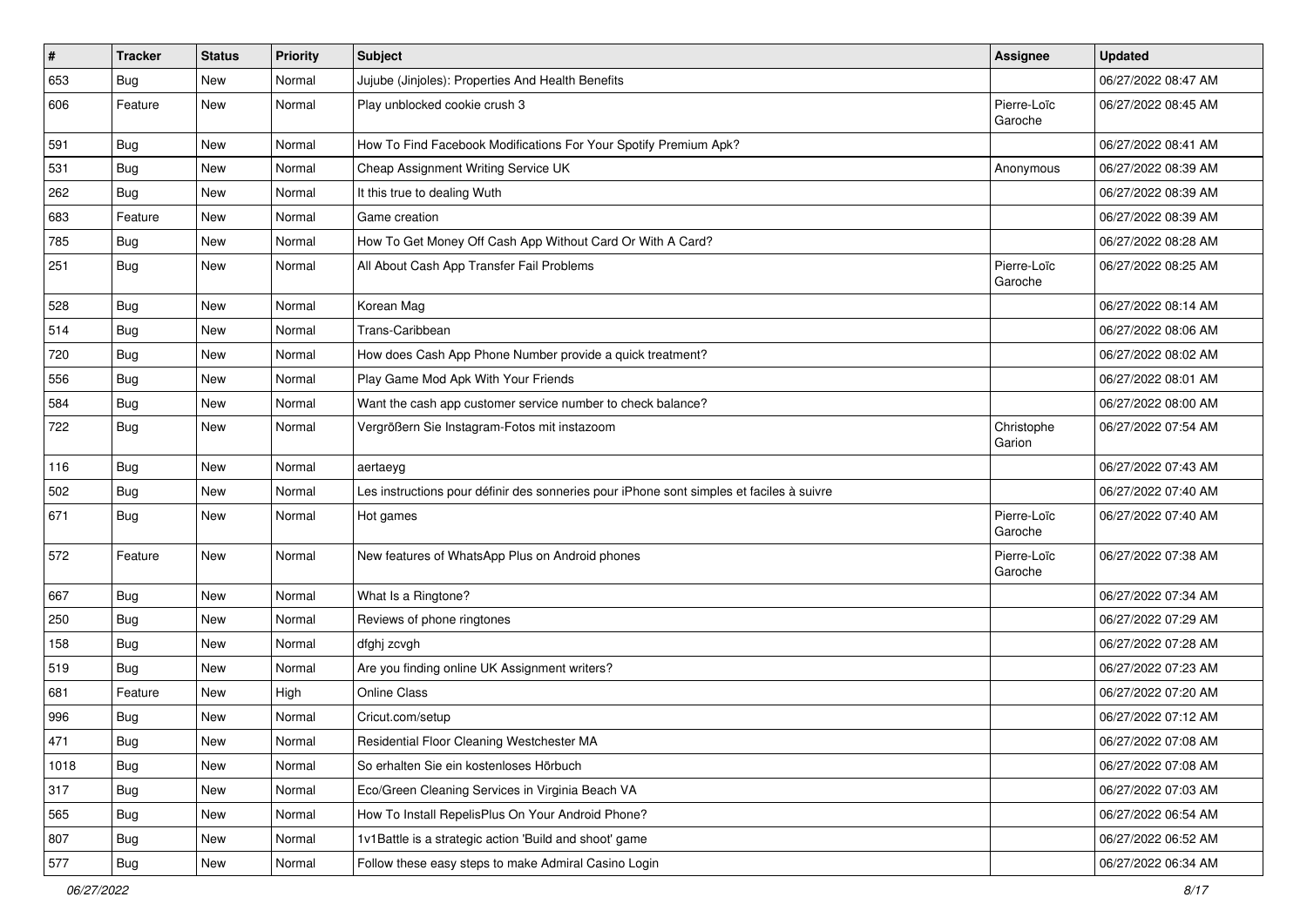| $\pmb{\#}$ | <b>Tracker</b> | <b>Status</b> | <b>Priority</b> | Subject                                                                                                                                                                                                                                           | Assignee               | <b>Updated</b>      |
|------------|----------------|---------------|-----------------|---------------------------------------------------------------------------------------------------------------------------------------------------------------------------------------------------------------------------------------------------|------------------------|---------------------|
| 727        | <b>Bug</b>     | New           | Normal          | Drive for speed simulator mod apk                                                                                                                                                                                                                 | Pierre-Loïc<br>Garoche | 06/27/2022 06:33 AM |
| 188        | Bug            | <b>New</b>    | Normal          | Why are university students buying assignments online?                                                                                                                                                                                            | Pierre-Loïc<br>Garoche | 06/27/2022 06:19 AM |
| 669        | Feature        | <b>New</b>    | Normal          | Nursing Assignment Help                                                                                                                                                                                                                           |                        | 06/27/2022 06:12 AM |
| 797        | <b>Bug</b>     | New           | Normal          | Psychedelic                                                                                                                                                                                                                                       | Christophe<br>Garion   | 06/27/2022 06:07 AM |
| 665        | Feature        | New           | Normal          | Look for a dedicated help with finance assignment                                                                                                                                                                                                 |                        | 06/27/2022 05:56 AM |
| 588        | <b>Bug</b>     | <b>New</b>    | Normal          | YouTube Vanced Apk Manager App - Como instalá-lo                                                                                                                                                                                                  |                        | 06/27/2022 05:52 AM |
| 689        | <b>Bug</b>     | <b>New</b>    | Normal          | How to use twitch.tv/activate?                                                                                                                                                                                                                    |                        | 06/27/2022 05:44 AM |
| 808        | <b>Bug</b>     | New           | Normal          | Sinnvolle Guten-Morgen-Grüße                                                                                                                                                                                                                      |                        | 06/27/2022 05:41 AM |
| 985        | <b>Bug</b>     | <b>New</b>    | Normal          | Find out the vitality of Facebook Phone Number:                                                                                                                                                                                                   |                        | 06/27/2022 05:39 AM |
| 780        | <b>Bug</b>     | <b>New</b>    | Normal          | Best Whatsapp Modified APKs                                                                                                                                                                                                                       | Pierre-Loïc<br>Garoche | 06/27/2022 05:38 AM |
| 315        | <b>Bug</b>     | <b>New</b>    | Normal          | Dissertation help UK                                                                                                                                                                                                                              |                        | 06/27/2022 05:29 AM |
| 723        | Bug            | New           | High            | The best horror game in 2021                                                                                                                                                                                                                      | Christophe<br>Garion   | 06/27/2022 05:28 AM |
| 534        | <b>Bug</b>     | New           | Normal          | Know how to initiate cash app refund by contacting the technical team                                                                                                                                                                             | Pierre-Loïc<br>Garoche | 06/27/2022 05:06 AM |
| 805        | Bug            | New           | Normal          | Ketamine Online Store                                                                                                                                                                                                                             | Christophe<br>Garion   | 06/27/2022 05:01 AM |
| 702        | <b>Bug</b>     | <b>New</b>    | Normal          | Avail Chime Customer Service to know How To Get Chime Bank Statement                                                                                                                                                                              |                        | 06/27/2022 04:59 AM |
| 694        | <b>Bug</b>     | New           | Normal          | How to Get Guidance On How To Cash App Withdrawal Limit?                                                                                                                                                                                          | Christophe<br>Garion   | 06/27/2022 04:58 AM |
| 978        | Bug            | New           | Normal          | Delamore Lodge is a place to stay.                                                                                                                                                                                                                |                        | 06/27/2022 04:57 AM |
| 209        | <b>Bug</b>     | <b>New</b>    | Normal          | Neglect to access old Cash App account considering message notice issue? Contact help.                                                                                                                                                            |                        | 06/27/2022 04:49 AM |
| 194        | Bug            | New           | Normal          | lace closure wigs                                                                                                                                                                                                                                 |                        | 06/27/2022 04:48 AM |
| 173        | Feature        | New           | Normal          | private limited company registration                                                                                                                                                                                                              |                        | 06/27/2022 04:47 AM |
| 782        | <b>Bug</b>     | <b>New</b>    | Normal          | Comment faire une sonnerie téléphonique                                                                                                                                                                                                           |                        | 06/27/2022 04:47 AM |
| 278        | <b>Bug</b>     | New           | Normal          | Cash App Help & Solutions - Here You Will Get Better Assistance                                                                                                                                                                                   |                        | 06/27/2022 04:41 AM |
| 1127       | Bug            | New           | Normal          | Is there any support to find Google Feud answers?                                                                                                                                                                                                 |                        | 06/27/2022 04:27 AM |
| 544        | Bug            | New           | Normal          | Hey! I had a very cool idea to order our general picture on canvas for my family as a gift. But couldn't find a good<br>one. Once my friend advised me this article in which I found what I was looking for and gave a cool gift to my<br>family. |                        | 06/27/2022 04:10 AM |
| 596        | <b>Bug</b>     | New           | Normal          | Kids Games                                                                                                                                                                                                                                        |                        | 06/27/2022 04:08 AM |
| 823        | Feature        | New           | Normal          | How much does Disney Plus cost?                                                                                                                                                                                                                   | Pierre-Loïc<br>Garoche | 06/27/2022 04:05 AM |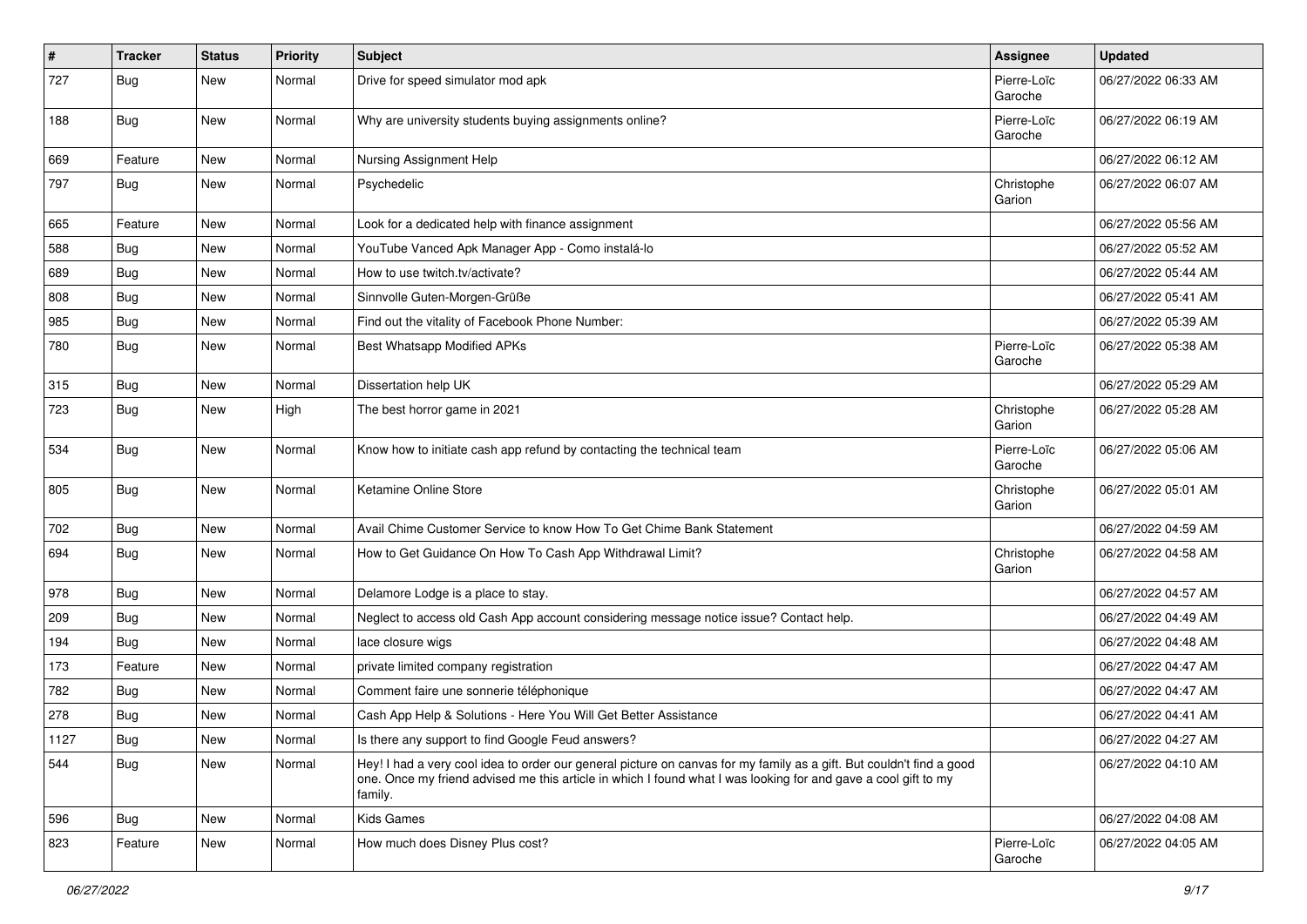| #    | <b>Tracker</b> | <b>Status</b> | <b>Priority</b> | Subject                                                                                                                                                                                                                                                               | <b>Assignee</b>        | <b>Updated</b>      |
|------|----------------|---------------|-----------------|-----------------------------------------------------------------------------------------------------------------------------------------------------------------------------------------------------------------------------------------------------------------------|------------------------|---------------------|
| 200  | <b>Bug</b>     | New           | Normal          | uiopi[o                                                                                                                                                                                                                                                               |                        | 06/27/2022 04:04 AM |
| 646  | Feature        | New           | Normal          | <b>Collaborative Research Group</b>                                                                                                                                                                                                                                   |                        | 06/27/2022 04:01 AM |
| 494  | Bug            | New           | Normal          | <b>Buy Discussion Post</b>                                                                                                                                                                                                                                            |                        | 06/27/2022 03:51 AM |
| 218  | <b>Bug</b>     | New           | Normal          | Popular Educational trends                                                                                                                                                                                                                                            |                        | 06/27/2022 03:49 AM |
| 518  | <b>Bug</b>     | New           | Normal          | How To Check The Balance Of Cash App Account By Taking Cash App Support?                                                                                                                                                                                              |                        | 06/27/2022 03:46 AM |
| 672  | <b>Bug</b>     | New           | Normal          | The easiest way to delete ringtones on iPhone                                                                                                                                                                                                                         |                        | 06/27/2022 03:38 AM |
| 138  | <b>Bug</b>     | New           | Normal          | own-sweethome                                                                                                                                                                                                                                                         |                        | 06/27/2022 03:36 AM |
| 74   | Bug            | New           | Normal          | const is not supported inside contract                                                                                                                                                                                                                                | Pierre-Loïc<br>Garoche | 06/27/2022 03:35 AM |
| 593  | Bug            | New           | Normal          | Eiffel Spark Ultimate C2 SN series is a fully synthetic range of advanced performance engine oils blended in high<br>performance fully synthetic (PAO – polyalphaolefin) basestocks fortified with advanced technology additive<br>system, specifically formulated to |                        | 06/27/2022 03:28 AM |
| 153  | Bug            | New           | Normal          | urgent loan online                                                                                                                                                                                                                                                    | Christophe<br>Garion   | 06/27/2022 03:27 AM |
| 966  | <b>Bug</b>     | New           | Normal          | How to Download the Filmes                                                                                                                                                                                                                                            |                        | 06/27/2022 03:25 AM |
| 740  | Feature        | New           | Normal          | Online Thesis Help USA                                                                                                                                                                                                                                                |                        | 06/27/2022 03:19 AM |
| 171  | Feature        | New           | Normal          | loan management system                                                                                                                                                                                                                                                |                        | 06/27/2022 03:18 AM |
| 474  | <b>Bug</b>     | New           | Normal          | Floor Waxing Arlington MA                                                                                                                                                                                                                                             |                        | 06/27/2022 03:03 AM |
| 696  | Bug            | New           | Normal          | How to Install the TuMangaOnline App                                                                                                                                                                                                                                  |                        | 06/27/2022 02:49 AM |
| 468  | Bug            | New           | Normal          | Floor Cleaning Westchester MA                                                                                                                                                                                                                                         |                        | 06/27/2022 02:41 AM |
| 806  | Feature        | New           | Normal          | Go everywhere thanks to mapquest driving directions                                                                                                                                                                                                                   |                        | 06/27/2022 02:39 AM |
| 1112 | <b>Bug</b>     | New           | Normal          | What Cash App Policy Says If Random Person Sent Me Money On Cash App?                                                                                                                                                                                                 |                        | 06/27/2022 02:39 AM |
| 561  | <b>Bug</b>     | New           | Normal          | Enjoy the Full YouTube Premium Experience With YouTube Premium Membership                                                                                                                                                                                             |                        | 06/27/2022 02:37 AM |
| 569  | Bug            | New           | Normal          | What is the incoming and outgoing mail server for Outlook IMAP settings?                                                                                                                                                                                              | Pierre-Loïc<br>Garoche | 06/27/2022 02:29 AM |
| 167  | Bug            | New           | Normal          | instant loan without documents                                                                                                                                                                                                                                        | Anonymous              | 06/27/2022 02:27 AM |
| 261  | Bug            | New           | Normal          | Ringtone Downloads - Easy Ways Come Up With Your Own Ringtones                                                                                                                                                                                                        |                        | 06/27/2022 02:23 AM |
| 1001 | <b>Bug</b>     | New           | Normal          | Venmo Keep Saying Error?                                                                                                                                                                                                                                              |                        | 06/27/2022 02:20 AM |
| 1117 | <b>Bug</b>     | New           | Normal          | Equal Words - Word search game for PC and Windows Phone                                                                                                                                                                                                               |                        | 06/27/2022 02:12 AM |
| 271  | Feature        | New           | Normal          | Fashion                                                                                                                                                                                                                                                               |                        | 06/27/2022 02:07 AM |
| 488  | <b>Bug</b>     | New           | Normal          | Quick solution to solve cash app dispute by the technical team                                                                                                                                                                                                        |                        | 06/27/2022 02:04 AM |
| 632  | <b>Bug</b>     | New           | Normal          | CheapestMedsShop   100% Safe Medicines Online in UK & AUS.                                                                                                                                                                                                            |                        | 06/27/2022 02:04 AM |
| 616  | <b>Bug</b>     | New           | Normal          | Buy Anavar Tablets   Anavar For Sale in USA, UK & Australia                                                                                                                                                                                                           |                        | 06/27/2022 02:02 AM |
| 372  | <b>Bug</b>     | New           | Normal          | Auto Transport Services in Arlington County VA                                                                                                                                                                                                                        |                        | 06/27/2022 01:42 AM |
| 180  | Feature        | New           | Normal          | homoeobazaar                                                                                                                                                                                                                                                          |                        | 06/27/2022 01:39 AM |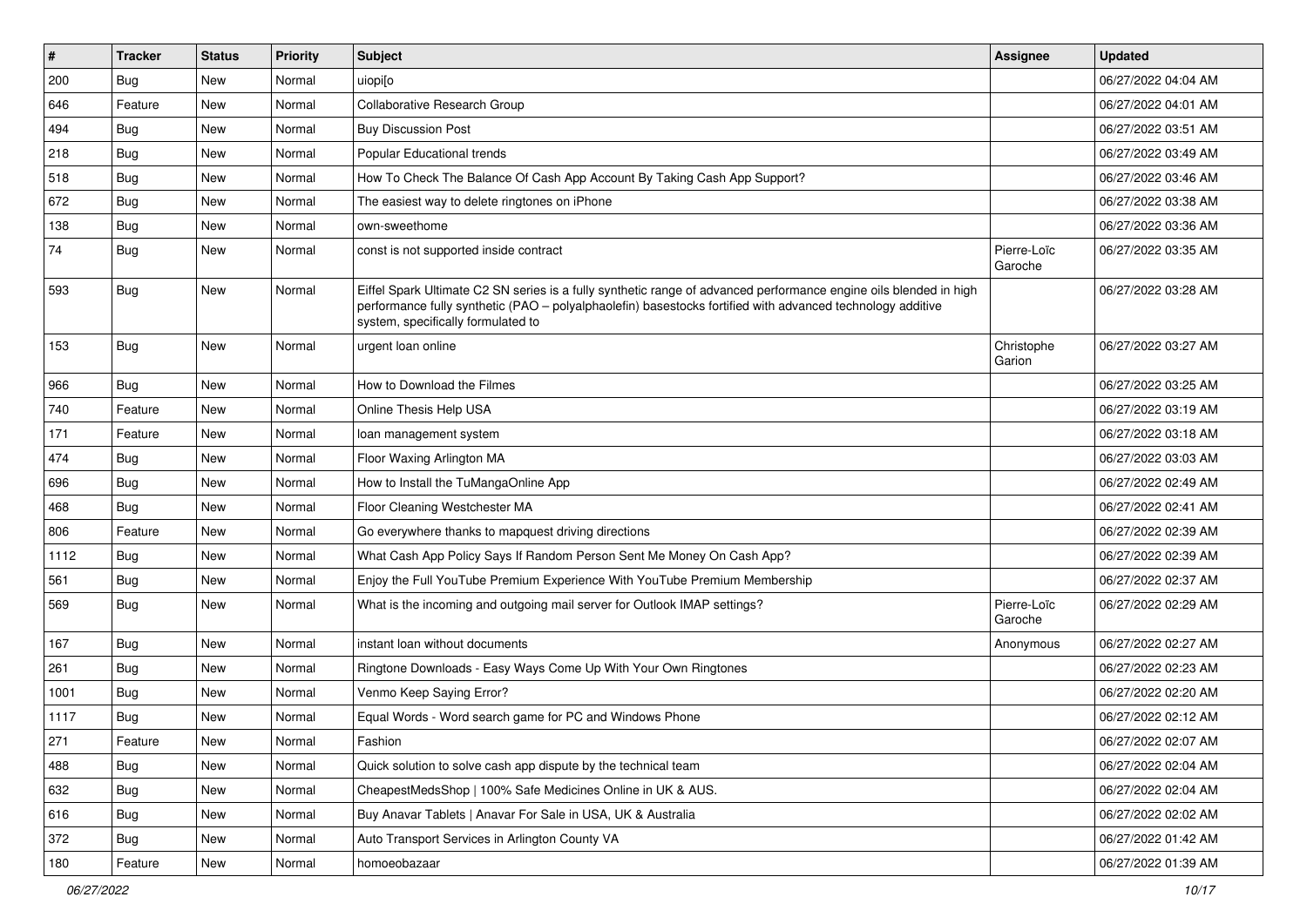| #   | <b>Tracker</b> | <b>Status</b> | <b>Priority</b> | Subject                                                                    | Assignee               | <b>Updated</b>      |
|-----|----------------|---------------|-----------------|----------------------------------------------------------------------------|------------------------|---------------------|
| 693 | Feature        | New           | Normal          | How To Get My Money Back From The Cash App To Your Wallet?                 |                        | 06/27/2022 01:31 AM |
| 154 | Bug            | New           | Normal          | fdgyyrut gyrtrw                                                            |                        | 06/27/2022 01:21 AM |
| 139 | Bug            | New           | Normal          | relseo                                                                     |                        | 06/27/2022 01:20 AM |
| 611 | Feature        | New           | Normal          | Buy All Modafinil & Armodafinil Tablets @Buy Modafinil US                  |                        | 06/27/2022 01:12 AM |
| 149 | Bug            | New           | Normal          | dftgy                                                                      |                        | 06/27/2022 01:11 AM |
| 522 | Feature        | New           | Normal          | Can You Check App Limits, If Cash app won't let me send money?             |                        | 06/27/2022 01:06 AM |
| 207 | Feature        | New           | Low             | real estate lead conversion                                                |                        | 06/27/2022 01:02 AM |
| 114 | Bug            | New           | Normal          | <b>Medical Research Writing Services</b>                                   |                        | 06/27/2022 12:57 AM |
| 648 | Feature        | New           | Normal          | <b>Plum Health Benefits</b>                                                |                        | 06/27/2022 12:54 AM |
| 758 | Bug            | New           | Normal          | How Do I Study Consistently For Hours?                                     |                        | 06/27/2022 12:49 AM |
| 651 | Bug            | New           | Normal          | Salmon Health Benefits                                                     |                        | 06/27/2022 12:42 AM |
| 557 | Feature        | New           | Normal          | <b>Business Law Assignment Help</b>                                        |                        | 06/27/2022 12:38 AM |
| 684 | Bug            | New           | Normal          | Difference between paper map and online map                                |                        | 06/27/2022 12:34 AM |
| 998 | Bug            | New           | Normal          | Is It Hard to Solve Wordle An                                              |                        | 06/27/2022 12:24 AM |
| 612 | <b>Bug</b>     | New           | Normal          | <b>Luxury Slingshot Rental</b>                                             |                        | 06/27/2022 12:17 AM |
| 511 | Feature        | New           | Normal          | Fashion                                                                    | Anonymous              | 06/27/2022 12:17 AM |
| 619 | <b>Bug</b>     | New           | Normal          | Online Trusted Medicine Store in US for Health - Genericmedsupply          |                        | 06/27/2022 12:12 AM |
| 595 | Bug            | New           | Normal          | RFM Online - une révolution dans la gestion de l'identité numérique        |                        | 06/27/2022 12:05 AM |
| 143 | <b>Bug</b>     | New           | Normal          | Bob lace front wigs                                                        |                        | 06/26/2022 11:52 PM |
| 643 | Bug            | New           | Normal          | Oreo TV Apk Download                                                       |                        | 06/26/2022 11:50 PM |
| 159 | Bug            | New           | Normal          | xfguih njgkh                                                               |                        | 06/26/2022 11:38 PM |
| 224 | Feature        | New           | Normal          | Instant Personal Loan                                                      | Pierre-Loïc<br>Garoche | 06/26/2022 11:33 PM |
| 145 | Bug            | New           | Normal          | abdulbaissagar                                                             |                        | 06/26/2022 11:32 PM |
| 992 | <b>Bug</b>     | New           | Normal          | So vergrößern Sie Ihr Instagram-Profilbild                                 |                        | 06/26/2022 11:29 PM |
| 748 | Bug            | New           | Normal          | Il y a quelques façons d'obtenir des sonneries gratuites pour votre iPhone |                        | 06/26/2022 11:24 PM |
| 815 | <b>Bug</b>     | New           | Normal          | how do i call cash app customer service                                    | <b>Xavier Thirioux</b> | 06/26/2022 10:54 PM |
| 962 | <b>Bug</b>     | New           | Normal          | Kostenlose Hörbücher                                                       |                        | 06/26/2022 10:45 PM |
| 774 | <b>Bug</b>     | New           | Normal          | Follow proper initiatives                                                  |                        | 06/26/2022 10:40 PM |
| 545 | Feature        | New           | Normal          | Best Canvas Print Company                                                  |                        | 06/26/2022 10:28 PM |
| 719 | <b>Bug</b>     | New           | Normal          | How Do I Send \$5000 Through Cash App Account With Ease?                   |                        | 06/26/2022 10:14 PM |
| 533 | <b>Bug</b>     | New           | Normal          | How to complete the homework assignments in economics in the easiest way?  |                        | 06/26/2022 10:12 PM |
| 938 | Bug            | New           | Normal          | Would you like to have your own ringtone                                   | Christophe<br>Garion   | 06/26/2022 09:54 PM |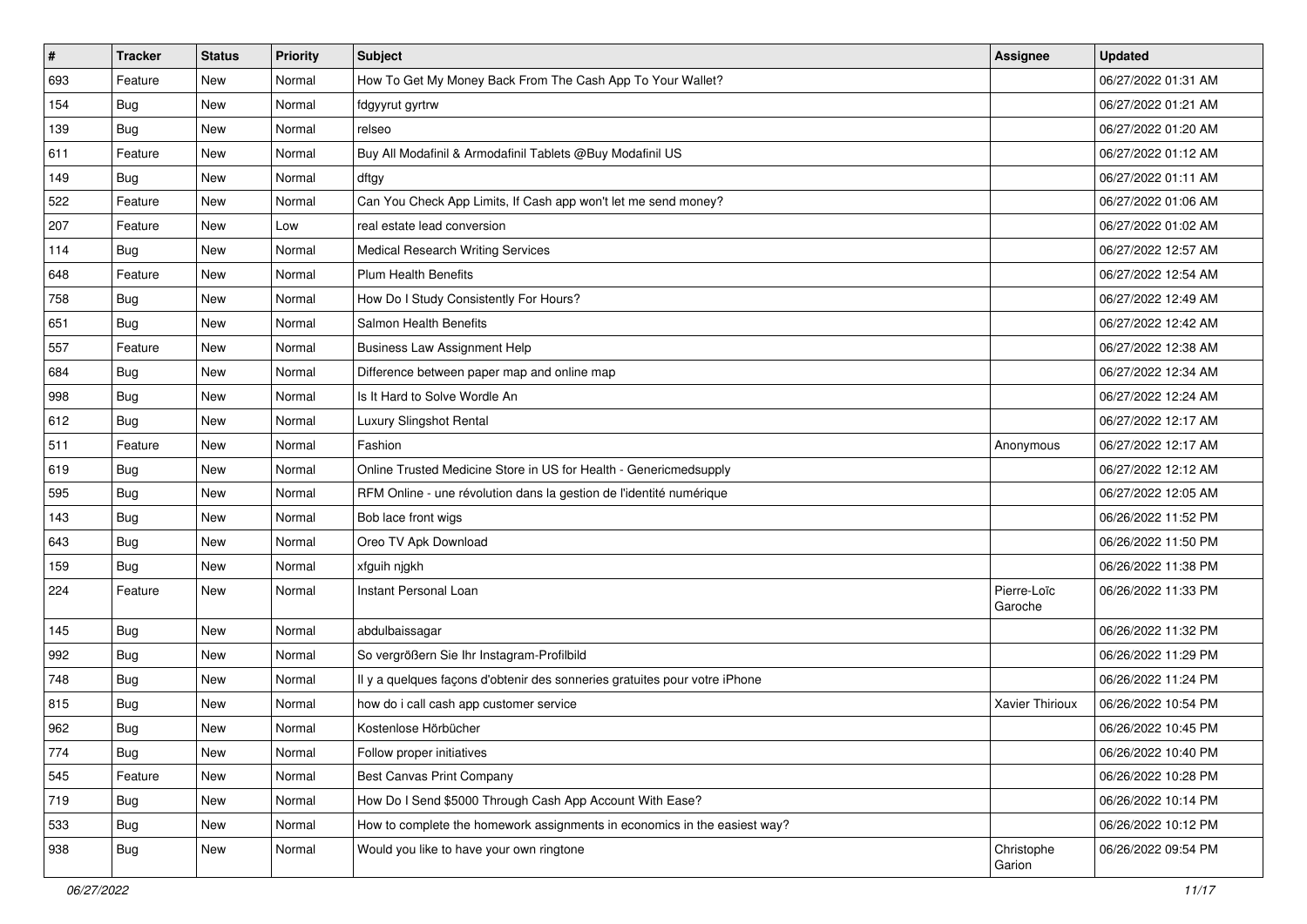| $\vert$ # | <b>Tracker</b> | <b>Status</b> | <b>Priority</b> | Subject                                                    | <b>Assignee</b>      | <b>Updated</b>      |
|-----------|----------------|---------------|-----------------|------------------------------------------------------------|----------------------|---------------------|
| 645       | <b>Bug</b>     | New           | Normal          | thong tin chinh xac nhat hom nay                           |                      | 06/26/2022 09:46 PM |
| 647       | Feature        | <b>New</b>    | Normal          | <b>Cranberry Health Benefits</b>                           |                      | 06/26/2022 09:45 PM |
| 764       | Bug            | New           | Normal          | What is available to see what I can watch HBO Max?         |                      | 06/26/2022 08:52 PM |
| 576       | <b>Bug</b>     | New           | Normal          | So laden Sie ein Instagram-Bild herunter                   |                      | 06/26/2022 08:46 PM |
| 769       | <b>Bug</b>     | New           | Normal          | check my cash app                                          |                      | 06/26/2022 08:33 PM |
| 605       | Feature        | New           | Normal          | What will the future of logo design be like?               |                      | 06/26/2022 08:25 PM |
| 280       | <b>Bug</b>     | New           | Normal          | Pacific Web Design                                         |                      | 06/26/2022 08:18 PM |
| 512       | <b>Bug</b>     | New           | Normal          | The Importance Of Using Custom Writing Services            |                      | 06/26/2022 08:04 PM |
| 460       | <b>Bug</b>     | New           | Normal          | Floor Cleaning Medford MA                                  |                      | 06/26/2022 08:00 PM |
| 201       | Bug            | <b>New</b>    | Normal          | closure wig                                                |                      | 06/26/2022 07:50 PM |
| 302       | Bug            | New           | Normal          | Auto Electrical Repair Services in Norcross GA             |                      | 06/26/2022 07:49 PM |
| 939       | <b>Bug</b>     | New           | Normal          | Ability to change sound notifications                      | Christophe<br>Garion | 06/26/2022 07:37 PM |
| 970       | <b>Bug</b>     | New           | Normal          | The Amount Of Time Does Cash App Direct Deposit Time Take? |                      | 06/26/2022 07:32 PM |
| 773       | <b>Bug</b>     | <b>New</b>    | Normal          | Spades - Play online free                                  |                      | 06/26/2022 07:18 PM |
| 206       | <b>Bug</b>     | New           | Low             | <b>Cheap Electric Bikes</b>                                |                      | 06/26/2022 07:00 PM |
| 132       | <b>Bug</b>     | <b>New</b>    | Normal          | concrete-everything                                        |                      | 06/26/2022 06:56 PM |
| 1104      | Bug            | <b>New</b>    | Normal          | Idle game fix bug                                          |                      | 06/26/2022 06:52 PM |
| 690       | <b>Bug</b>     | New           | Normal          | campervan hire                                             |                      | 06/26/2022 06:47 PM |
| 752       | <b>Bug</b>     | New           | Normal          | Plagerism checker                                          |                      | 06/26/2022 06:33 PM |
| 795       | <b>Bug</b>     | New           | Normal          | Drift Boss - Exciting Race                                 |                      | 06/26/2022 06:32 PM |
| 529       | <b>Bug</b>     | New           | Normal          | Thop TV APK - Free Download for Android                    |                      | 06/26/2022 06:28 PM |
| 1108      | <b>Bug</b>     | <b>New</b>    | Normal          | Six Guns Mod Apk Answers Your Questions                    |                      | 06/26/2022 06:26 PM |
| 901       | Feature        | New           | Normal          | good game ever                                             |                      | 06/26/2022 06:25 PM |
| 585       | <b>Bug</b>     | New           | Normal          | What is cash app help number?                              |                      | 06/26/2022 06:21 PM |
| 825       | <b>Bug</b>     | <b>New</b>    | Normal          | Lucky Patcher Download                                     |                      | 06/26/2022 06:09 PM |
| 1096      | <b>Bug</b>     | New           | Normal          | Race and experience new life.                              |                      | 06/26/2022 06:07 PM |
| 794       | Feature        | New           | Normal          | Safe place to buy fifa coins                               |                      | 06/26/2022 06:07 PM |
| 810       | Feature        | New           | Normal          | how to remove viruses from a phone                         |                      | 06/26/2022 06:05 PM |
| 203       | <b>Bug</b>     | New           | Low             | Airport Taxi Guildford                                     | Anonymous            | 06/26/2022 06:03 PM |
| 129       | <b>Bug</b>     | New           | Normal          | xcvgbgh                                                    |                      | 06/26/2022 06:01 PM |
| 730       | <b>Bug</b>     | New           | Normal          | Canon IJ Network Tool                                      |                      | 06/26/2022 05:51 PM |
| 802       | Bug            | New           | Normal          | Who Is an ETL Engineer                                     |                      | 06/26/2022 05:48 PM |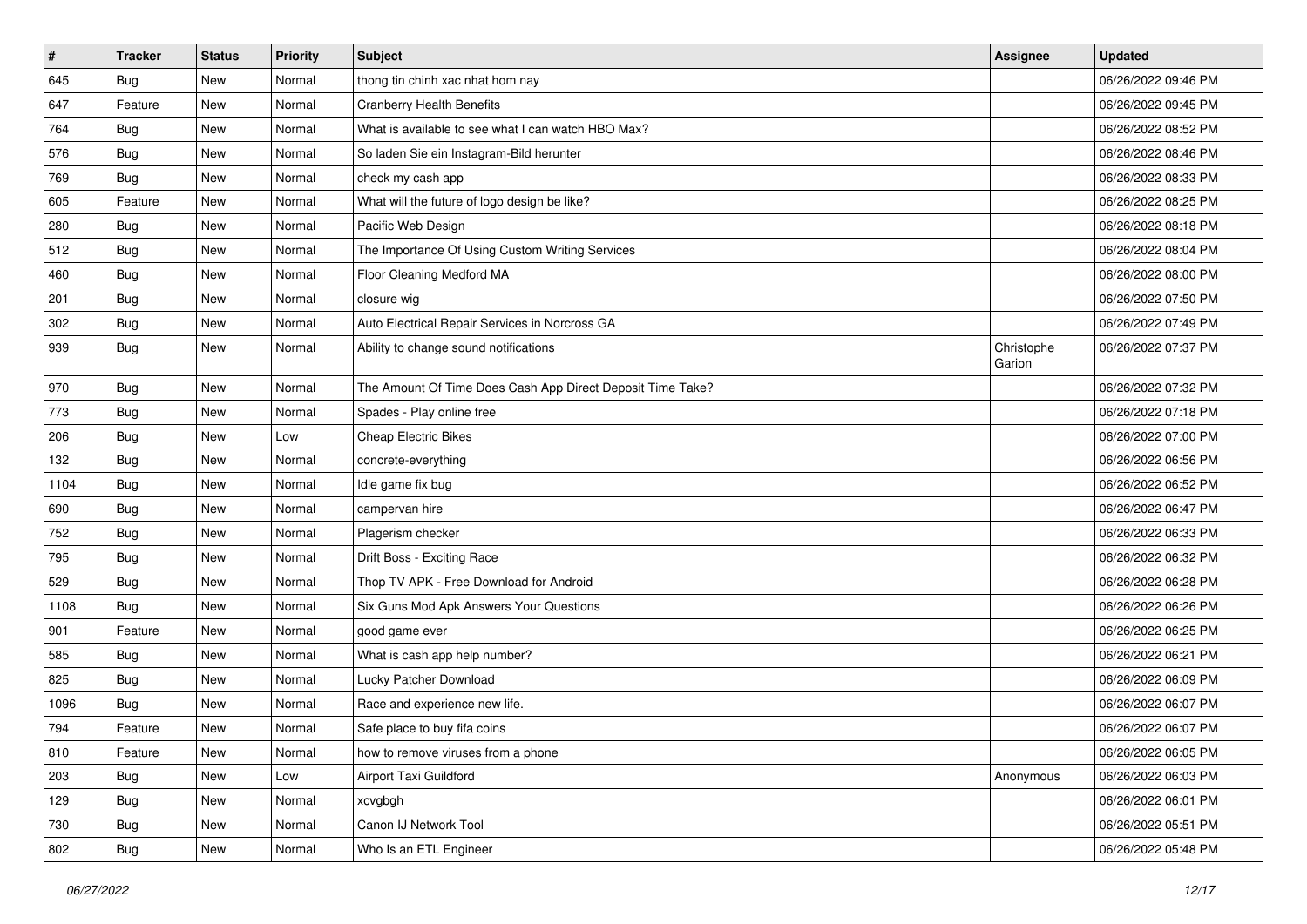| $\vert$ # | <b>Tracker</b> | <b>Status</b> | <b>Priority</b> | <b>Subject</b>                                                             | Assignee               | <b>Updated</b>      |
|-----------|----------------|---------------|-----------------|----------------------------------------------------------------------------|------------------------|---------------------|
| 170       | Feature        | <b>New</b>    | Normal          | top mba colleges in bangalore                                              |                        | 06/26/2022 05:46 PM |
| 152       | <b>Bug</b>     | New           | High            | professional bridal makeup artist                                          | Christophe<br>Garion   | 06/26/2022 05:44 PM |
| 151       | Feature        | New           | Normal          | Law Essay Writing Service - Assignments Planet                             |                        | 06/26/2022 05:42 PM |
| 123       | Bug            | <b>New</b>    | Normal          | https://www.reddit.com/r/NRLgrandfinal2020/                                |                        | 06/26/2022 05:36 PM |
| 1116      | Bug            | New           | Normal          | ipTV smarts pro                                                            |                        | 06/26/2022 05:34 PM |
| 974       | <b>Bug</b>     | <b>New</b>    | Normal          | Watch NCAA Football Live Streaming Free                                    |                        | 06/26/2022 05:33 PM |
| 469       | Bug            | <b>New</b>    | Normal          | Germs Removal Westchester MA                                               |                        | 06/26/2022 05:31 PM |
| 622       | Bug            | <b>New</b>    | Normal          | CheapestMedsShop   100% Safe Medicines Online in UK & AUS.                 |                        | 06/26/2022 05:27 PM |
| 1098      | Bug            | New           | Normal          | Life of a Fisherman                                                        |                        | 06/26/2022 05:16 PM |
| 285       | <b>Bug</b>     | New           | Normal          | Have you ever written an essay?                                            |                        | 06/26/2022 05:15 PM |
| 220       | Feature        | <b>New</b>    | Normal          | essay writing services                                                     |                        | 06/26/2022 04:55 PM |
| 666       | Bug            | <b>New</b>    | Normal          | 470+ pages à colorier de Noël                                              |                        | 06/26/2022 04:55 PM |
| 535       | <b>Bug</b>     | New           | Normal          | Getting Tangled Problems When You Try To Apply For Cash App Delete Account | Christophe<br>Garion   | 06/26/2022 04:51 PM |
| 940       | <b>Bug</b>     | <b>New</b>    | Normal          | What is Plex and Is Plex Legal?                                            |                        | 06/26/2022 04:50 PM |
| 809       | Bug            | <b>New</b>    | Normal          | Smash Karts - immerse yourself in the exciting race                        |                        | 06/26/2022 04:49 PM |
| 580       | <b>Bug</b>     | New           | High            | What is Narrative Essay?                                                   | Christophe<br>Garion   | 06/26/2022 04:49 PM |
| 610       | Feature        | <b>New</b>    | Normal          | CheapestMedsShop 100% Safe Medicines Online in USA UK & AUS.               |                        | 06/26/2022 04:35 PM |
| 750       | Bug            | <b>New</b>    | Normal          | Create a Report Template                                                   |                        | 06/26/2022 04:27 PM |
| 601       | <b>Bug</b>     | <b>New</b>    | Normal          | Best Essay Writing Service UK                                              | Pierre-Loïc<br>Garoche | 06/26/2022 04:23 PM |
| 1097      | <b>Bug</b>     | New           | Normal          | Race and experience new life.                                              |                        | 06/26/2022 04:22 PM |
| 712       | <b>Bug</b>     | <b>New</b>    | Normal          | <b>Tips and Tricks</b>                                                     |                        | 06/26/2022 04:19 PM |
| 631       | Bug            | <b>New</b>    | Normal          | How Can I Load Cash App Card at Walmart straight away?                     |                        | 06/26/2022 04:07 PM |
| 732       | Bug            | <b>New</b>    | Normal          | Get rectifications steps about why cash app transfer failed                |                        | 06/26/2022 03:28 PM |
| 284       | Bug            | <b>New</b>    | Normal          | All About Cash App Transfer Fail Problems                                  |                        | 06/26/2022 03:15 PM |
| 193       | <b>Bug</b>     | <b>New</b>    | Normal          | 18% Discount on Homeopathic medicines                                      |                        | 06/26/2022 03:13 PM |
| 674       | Bug            | New           | Normal          | The best game in 2021                                                      | Pierre-Loïc<br>Garoche | 06/26/2022 03:10 PM |
| 592       | Bug            | <b>New</b>    | Normal          | Deezer Premium APK - Baixe músicas de qualquer lugar do mundo de graça     |                        | 06/26/2022 02:55 PM |
| 649       | Feature        | <b>New</b>    | Normal          | Pear Health Benefits                                                       |                        | 06/26/2022 02:53 PM |
| 247       | <b>Bug</b>     | <b>New</b>    | Normal          | best 4 Channel Amp                                                         |                        | 06/26/2022 02:47 PM |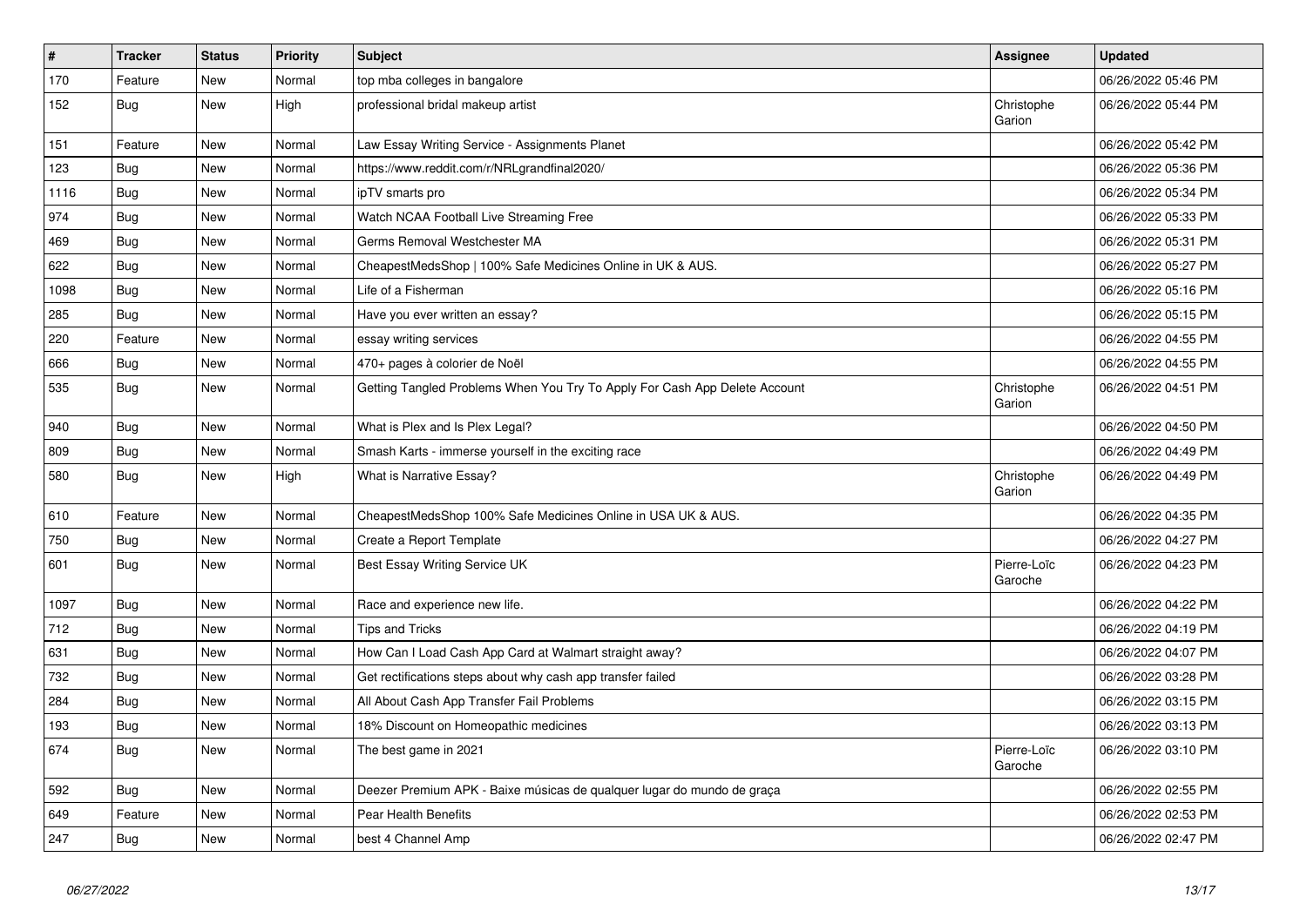| $\vert$ # | <b>Tracker</b> | <b>Status</b> | <b>Priority</b> | <b>Subject</b>                                                                | <b>Assignee</b>        | <b>Updated</b>      |
|-----------|----------------|---------------|-----------------|-------------------------------------------------------------------------------|------------------------|---------------------|
| 582       | Bug            | New           | Normal          | Cash App Won't Let Me Send Money If There Is A Low Balance Available          | Pierre-Loïc<br>Garoche | 06/26/2022 02:39 PM |
| 573       | <b>Bug</b>     | New           | Normal          | Experimente lo mejor en la aplicación Apk de juegos gratis                    |                        | 06/26/2022 02:11 PM |
| 961       | Bug            | New           | Normal          | TeaTv is an Android                                                           |                        | 06/26/2022 02:02 PM |
| 589       | <b>Bug</b>     | <b>New</b>    | Normal          | How can I get the cash app phone number of customer support?                  |                        | 06/26/2022 01:59 PM |
| 754       | Bug            | New           | Normal          | Cómo descargar tonos gratis de teléfono celular                               |                        | 06/26/2022 01:56 PM |
| 568       | Bug            | New           | Normal          | Instale a versão mais recente do YouTube Premium                              |                        | 06/26/2022 01:53 PM |
| 768       | Bug            | New           | Normal          | Where can you buy best jackets online?                                        |                        | 06/26/2022 01:50 PM |
| 144       | <b>Bug</b>     | New           | Normal          | curly bob lace front wigs                                                     |                        | 06/26/2022 01:44 PM |
| 705       | <b>Bug</b>     | New           | Normal          | wuxiaworld                                                                    |                        | 06/26/2022 01:43 PM |
| 784       | <b>Bug</b>     | New           | Normal          | How To Add Money On Cash App Card And Check The Funds?                        |                        | 06/26/2022 01:43 PM |
| 553       | <b>Bug</b>     | New           | Normal          | Cinema HD APK - Free Movie Enjoyment App on Android                           |                        | 06/26/2022 01:39 PM |
| 735       | <b>Bug</b>     | New           | Normal          | A quick fix of how to get money back from cash app stocks                     |                        | 06/26/2022 01:31 PM |
| 265       | Bug            | New           | Normal          | 3 Faq's On Downloading To Your Apple Ipod                                     |                        | 06/26/2022 01:26 PM |
| 623       | Bug            | New           | Normal          | Listen to online radio stations for mobile phones                             |                        | 06/26/2022 01:20 PM |
| 759       | Bug            | New           | Normal          | Canon IJ Network Tool                                                         | Pierre-Loïc<br>Garoche | 06/26/2022 01:17 PM |
| 510       | Feature        | New           | Normal          | Fashion                                                                       | Anonymous              | 06/26/2022 01:11 PM |
| 88        | Bug            | New           | Normal          | kind2 output: When for node arguments                                         | Pierre-Loïc<br>Garoche | 06/26/2022 01:11 PM |
| 555       | Bug            | New           | Normal          | web design development in hyderabad                                           |                        | 06/26/2022 01:08 PM |
| 664       | <b>Bug</b>     | New           | Normal          | Tea TV Apk Download - The Best Way to Watch Movies Offline                    |                        | 06/26/2022 12:59 PM |
| 811       | Bug            | New           | Normal          | Canon IJ Network Tool                                                         |                        | 06/26/2022 12:58 PM |
| 136       | Bug            | New           | Normal          | snappow                                                                       |                        | 06/26/2022 12:51 PM |
| 189       | Bug            | New           | Normal          | <b>College Biology Writing Services</b>                                       |                        | 06/26/2022 12:50 PM |
| 922       | Bug            | New           | Normal          | Why Is The Need For Assignment Writing Services?                              |                        | 06/26/2022 12:42 PM |
| 783       | <b>Bug</b>     | New           | Normal          | How Do I Determine The Reasons And Solutions To Fix Cash App Transfer Failed? |                        | 06/26/2022 12:30 PM |
| 749       | <b>Bug</b>     | New           | Normal          | The Best Bubble Shooter Game for Android                                      |                        | 06/26/2022 12:12 PM |
| 941       | Bug            | New           | Normal          | is Disney Now and Disney Plus different?                                      |                        | 06/26/2022 12:10 PM |
| 1115      | <b>Bug</b>     | New           | Normal          | How to access your saved favorite Tiktok                                      |                        | 06/26/2022 12:01 PM |
| 466       | Bug            | New           | Normal          | Floor Stripping Westchester MA                                                |                        | 06/26/2022 11:57 AM |
| 549       | <b>Bug</b>     | New           | Normal          | Radio Luisteren                                                               |                        | 06/26/2022 11:56 AM |
| 260       | <b>Bug</b>     | <b>New</b>    | Normal          | Web Design Services Near Me                                                   |                        | 06/26/2022 11:55 AM |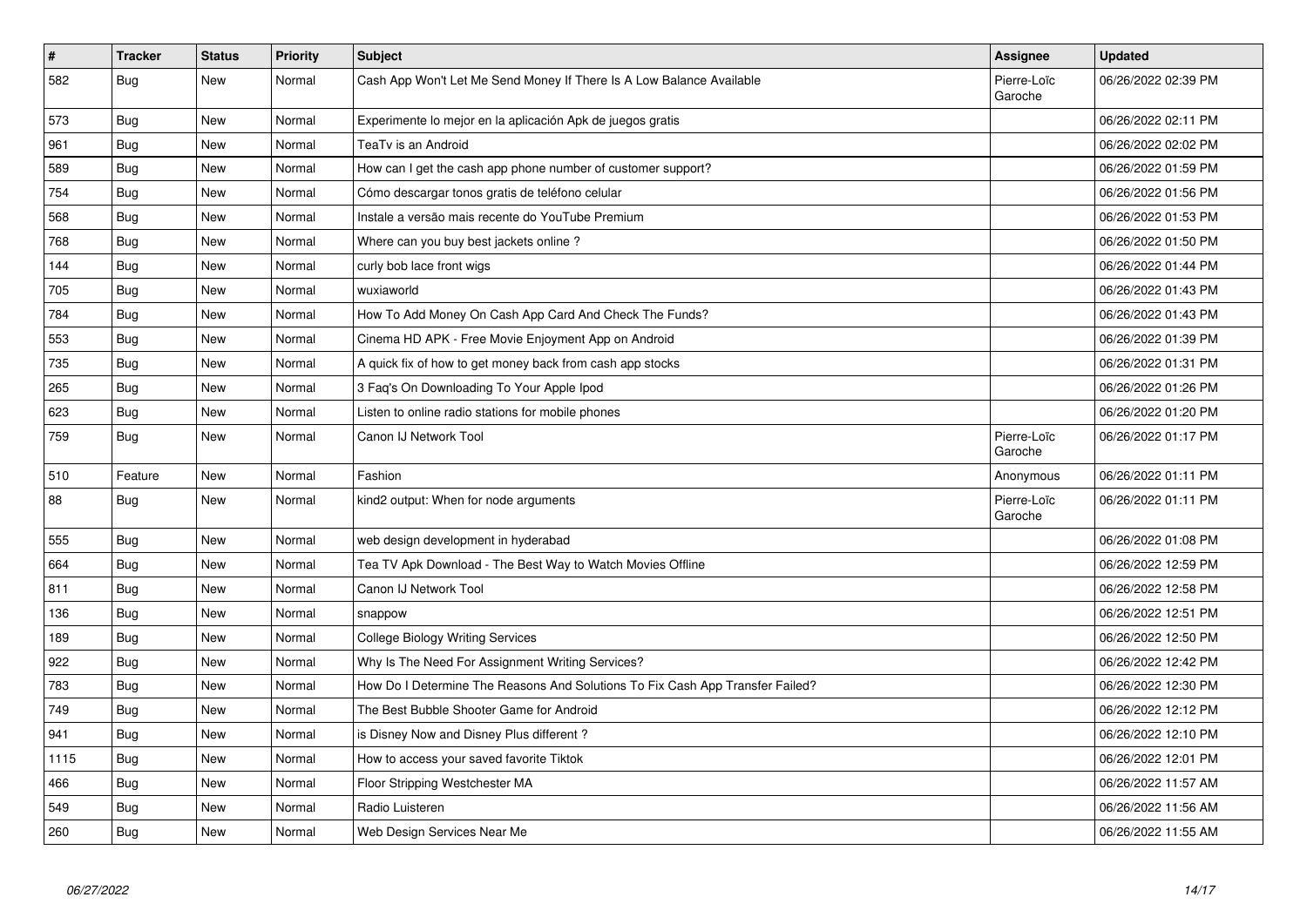| $\vert$ # | <b>Tracker</b> | <b>Status</b> | <b>Priority</b> | Subject                                                                                                                                                  | <b>Assignee</b>        | <b>Updated</b>      |
|-----------|----------------|---------------|-----------------|----------------------------------------------------------------------------------------------------------------------------------------------------------|------------------------|---------------------|
| 264       | <b>Bug</b>     | New           | Normal          | We Buy Your Unwanted Car                                                                                                                                 | Corentin<br>Lauverjat  | 06/26/2022 11:42 AM |
| 1120      | Bug            | New           | Normal          | Summary of 5 best coloring apps on phones                                                                                                                |                        | 06/26/2022 11:32 AM |
| 231       | Bug            | New           | Normal          | Is the ringtone download difficult or not?                                                                                                               | Pierre-Loïc<br>Garoche | 06/26/2022 11:30 AM |
| 230       | <b>Bug</b>     | New           | Normal          | Add Money To Cash App Card - Auto Cash Apps                                                                                                              |                        | 06/26/2022 11:25 AM |
| 698       | Feature        | New           | Normal          | Connect with cash app representative to ask about cash app flip scam                                                                                     |                        | 06/26/2022 11:24 AM |
| 574       | Bug            | New           | Normal          | How to fix the Epson printer offline issue due to a wired connection?                                                                                    |                        | 06/26/2022 11:19 AM |
| 604       | Bug            | New           | Normal          | Idle Game Online                                                                                                                                         |                        | 06/26/2022 11:11 AM |
| 473       | Bug            | New           | Normal          | Floor Stripping Arlington MA                                                                                                                             |                        | 06/26/2022 11:10 AM |
| 257       | Bug            | New           | Normal          | Best latte machines                                                                                                                                      |                        | 06/26/2022 11:07 AM |
| 788       | <b>Bug</b>     | New           | Normal          | Intro Maker Mod APK                                                                                                                                      |                        | 06/26/2022 11:01 AM |
| 470       | Bug            | <b>New</b>    | Normal          | Commercial Floor Cleaning Westchester MA                                                                                                                 |                        | 06/26/2022 10:56 AM |
| 140       | <b>Bug</b>     | New           | Normal          | sugarbalanceusa                                                                                                                                          |                        | 06/26/2022 10:54 AM |
| 118       | <b>Bug</b>     | New           | Normal          | golf                                                                                                                                                     | Anonymous              | 06/26/2022 10:39 AM |
| 547       | Bug            | New           | Normal          | Get rid of the issue of cash app down by calling experts.                                                                                                |                        | 06/26/2022 10:38 AM |
| 952       | <b>Bug</b>     | New           | Normal          | Canon IJ Network Tool                                                                                                                                    |                        | 06/26/2022 10:35 AM |
| 597       | Bug            | New           | Normal          | Universo s / f Download                                                                                                                                  |                        | 06/26/2022 10:14 AM |
| 617       | Bug            | New           | Normal          | Buy Vidalista Tablets (Tadalafil) at [\$25 OFF + Free Shipping] Vidalistatablets                                                                         |                        | 06/26/2022 10:11 AM |
| 967       | Feature        | New           | Normal          | stream live nfl games free online                                                                                                                        |                        | 06/26/2022 10:09 AM |
| 993       | Bug            | New           | Normal          | IO Games Free Online                                                                                                                                     |                        | 06/26/2022 09:41 AM |
| 989       | <b>Bug</b>     | New           | Normal          | Barewoods Wax Cigar                                                                                                                                      |                        | 06/26/2022 09:19 AM |
| 1111      | <b>Bug</b>     | New           | Normal          | LOLBeans is a fun battle royale game where you race with other players while avoiding obstacles. Reach the end<br>of the course in competitive gameplay! |                        | 06/26/2022 09:17 AM |
| 706       | <b>Bug</b>     | New           | Normal          | How Can You Cancel A Cash App Payment Without Any Prior Information?                                                                                     |                        | 06/26/2022 09:13 AM |
| 1109      | Feature        | <b>New</b>    | Normal          | Six Guns Mod Apk Answers Your Questions                                                                                                                  | Christophe<br>Garion   | 06/26/2022 09:12 AM |
| 142       | Feature        | <b>New</b>    | Normal          | About ashimary hair                                                                                                                                      |                        | 06/26/2022 09:07 AM |
| 958       | <b>Bug</b>     | New           | Normal          | Avail Cash app support service to know Sutton bank cash app number                                                                                       |                        | 06/26/2022 08:46 AM |
| 658       | <b>Bug</b>     | New           | Normal          | Watermelon Nutrition Facts And Health Benefits                                                                                                           |                        | 06/26/2022 08:33 AM |
| 578       | Feature        | New           | High            | Derrick Gore                                                                                                                                             | Pierre-Loïc<br>Garoche | 06/26/2022 08:32 AM |
| 984       | <b>Bug</b>     | New           | Normal          | How to disable, permanently delete Twitter account on phone, PC                                                                                          |                        | 06/26/2022 08:28 AM |
| 747       | <b>Bug</b>     | New           | Normal          | How to Install Tyflex Plus on Your Android Device                                                                                                        |                        | 06/26/2022 08:16 AM |
| 551       | Bug            | New           | Normal          | Why Do Students Need Online Best Dissertation Writing Services?                                                                                          |                        | 06/26/2022 08:15 AM |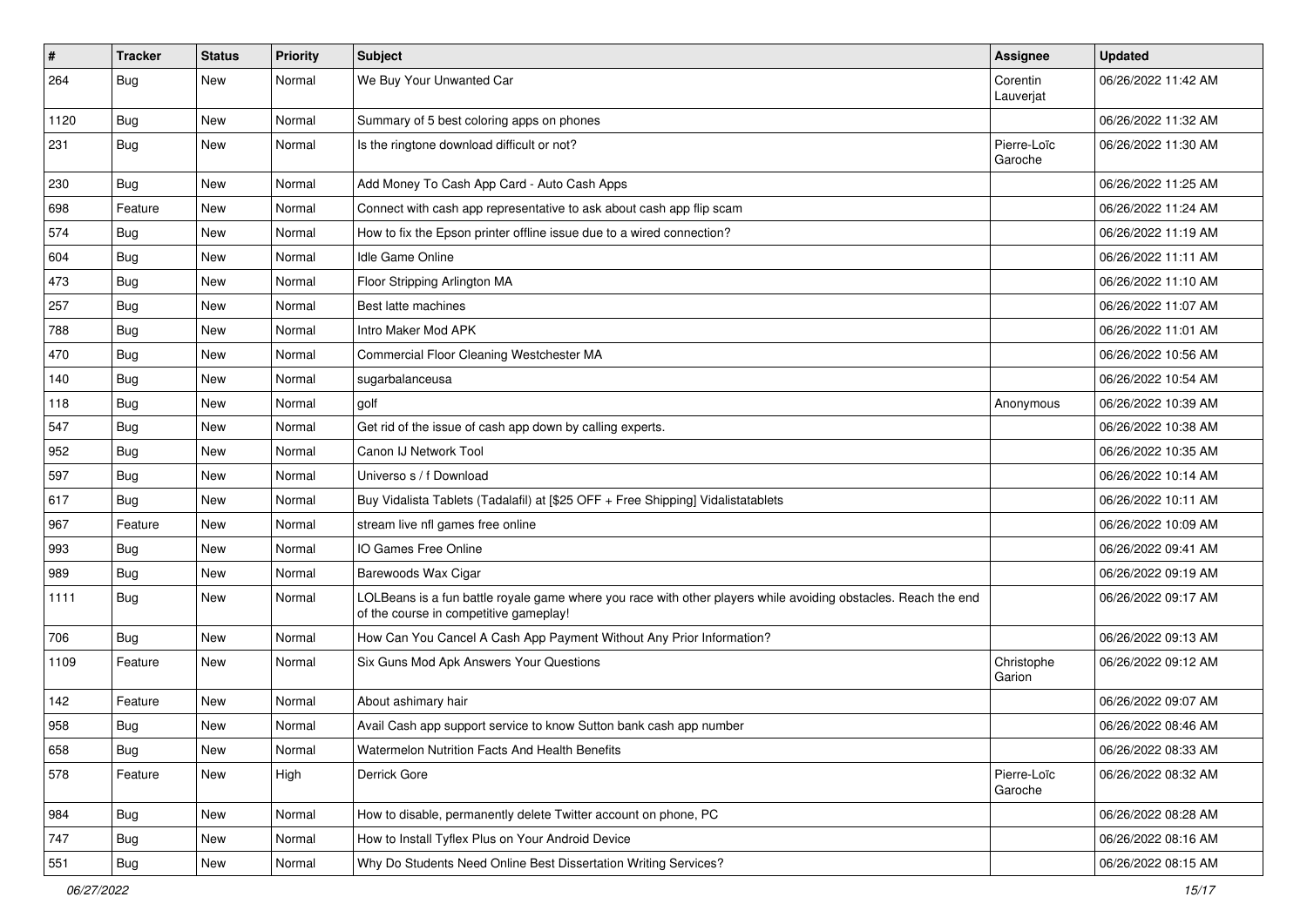| $\vert$ # | <b>Tracker</b> | <b>Status</b> | <b>Priority</b> | Subject                                                                      | <b>Assignee</b>        | <b>Updated</b>      |
|-----------|----------------|---------------|-----------------|------------------------------------------------------------------------------|------------------------|---------------------|
| 874       | <b>Bug</b>     | New           | Normal          | Cómo descargar Minecraft Apk                                                 |                        | 06/26/2022 08:01 AM |
| 767       | <b>Bug</b>     | New           | Normal          | apkmod                                                                       |                        | 06/26/2022 07:59 AM |
| 963       | Feature        | New           | Normal          | Why I am not getting cool cash app card designs- call experts                |                        | 06/26/2022 07:52 AM |
| 570       | <b>Bug</b>     | New           | Normal          | What is Sutton bank cash app customer service phone number?                  | Pierre-Loïc<br>Garoche | 06/26/2022 07:49 AM |
| 1102      | Bug            | New           | Normal          | Charlottesville Travel Guide?                                                |                        | 06/26/2022 07:44 AM |
| 517       | <b>Bug</b>     | New           | Normal          | Proficient tips to take help of cash app support professionals:              |                        | 06/26/2022 07:34 AM |
| 475       | Bug            | New           | Normal          | Floor Cleaning Arlington MA                                                  |                        | 06/26/2022 07:33 AM |
| 964       | Bug            | New           | Normal          | Can I Fix Cash App Transfer Failed Issues By Adding Sufficient Funds?        |                        | 06/26/2022 07:21 AM |
| 771       | Bug            | <b>New</b>    | Normal          | united airlines baggage policy                                               |                        | 06/26/2022 07:19 AM |
| 960       | Feature        | New           | Normal          | Zooming Instagram Picture In Full HD                                         | Pierre-Loïc<br>Garoche | 06/26/2022 07:18 AM |
| 628       | Bug            | New           | Normal          | CV reviewing services!                                                       |                        | 06/26/2022 06:49 AM |
| 627       | <b>Bug</b>     | New           | Normal          | HELO                                                                         |                        | 06/26/2022 06:42 AM |
| 638       | Bug            | New           | Normal          | Run 3 game                                                                   |                        | 06/26/2022 06:31 AM |
| 718       | Bug            | New           | High            | Solve Complex Accounting Assignments                                         | Hamza<br>Bourbouh      | 06/26/2022 06:17 AM |
| 728       | Bug            | <b>New</b>    | Normal          | Will Cash App refund money if scammed? Hitches With Optimum Ease             |                        | 06/26/2022 06:15 AM |
| 714       | Bug            | New           | Normal          | Cuevana 3 Premium - Enjoy Your Favorite Movies and TV Shows on Your Smart TV |                        | 06/26/2022 06:14 AM |
| 977       | Bug            | New           | Normal          | Fans of the Old Country will like this book.                                 |                        | 06/26/2022 05:54 AM |
| 990       | Bug            | New           | Normal          | Mushrooms                                                                    |                        | 06/26/2022 05:41 AM |
| 198       | <b>Bug</b>     | New           | Normal          | DR. RECKEWEG R42 (HAEMOVENIN) (22ML)                                         |                        | 06/26/2022 05:31 AM |
| 946       | Bug            | New           | Normal          | What is Plex and Is Plex Legal?                                              |                        | 06/26/2022 05:23 AM |
| 128       | <b>Bug</b>     | New           | Normal          | dfgbd                                                                        |                        | 06/26/2022 05:07 AM |
| 717       | <b>Bug</b>     | New           | Normal          | Disney Plus Apk - Watch Movies and TV Shows on Your Device                   |                        | 06/26/2022 04:56 AM |
| 950       | <b>Bug</b>     | New           | Normal          | ij.start canon                                                               |                        | 06/26/2022 04:35 AM |
| 310       | <b>Bug</b>     | New           | Normal          | Mattress Cleaning Services in Virginia Beach VA                              |                        | 06/26/2022 04:33 AM |
| 521       | Feature        | New           | Normal          | Check out the Cash app Card balance for an overdraft.                        | Pierre-Loïc<br>Garoche | 06/26/2022 04:22 AM |
| 476       | Feature        | New           | High            | <b>American Airlines Reservations</b>                                        |                        | 06/26/2022 04:14 AM |
| 829       | <b>Bug</b>     | New           | Normal          | Write My Dissertation For Me UK                                              | Pierre-Loïc<br>Garoche | 06/26/2022 04:13 AM |
| 935       | Bug            | New           | Normal          | MovieBox Pro Apk - Watch Movies and TV Shows on Your Android Phone           |                        | 06/26/2022 04:11 AM |
| 677       | Bug            | New           | Normal          | Logo Design Services Near Me                                                 |                        | 06/26/2022 02:32 AM |
| 243       | Feature        | New           | Normal          | Reconstruir la pandilla de la mafia en Gangstar Vegas MOD APK                |                        | 06/26/2022 02:20 AM |